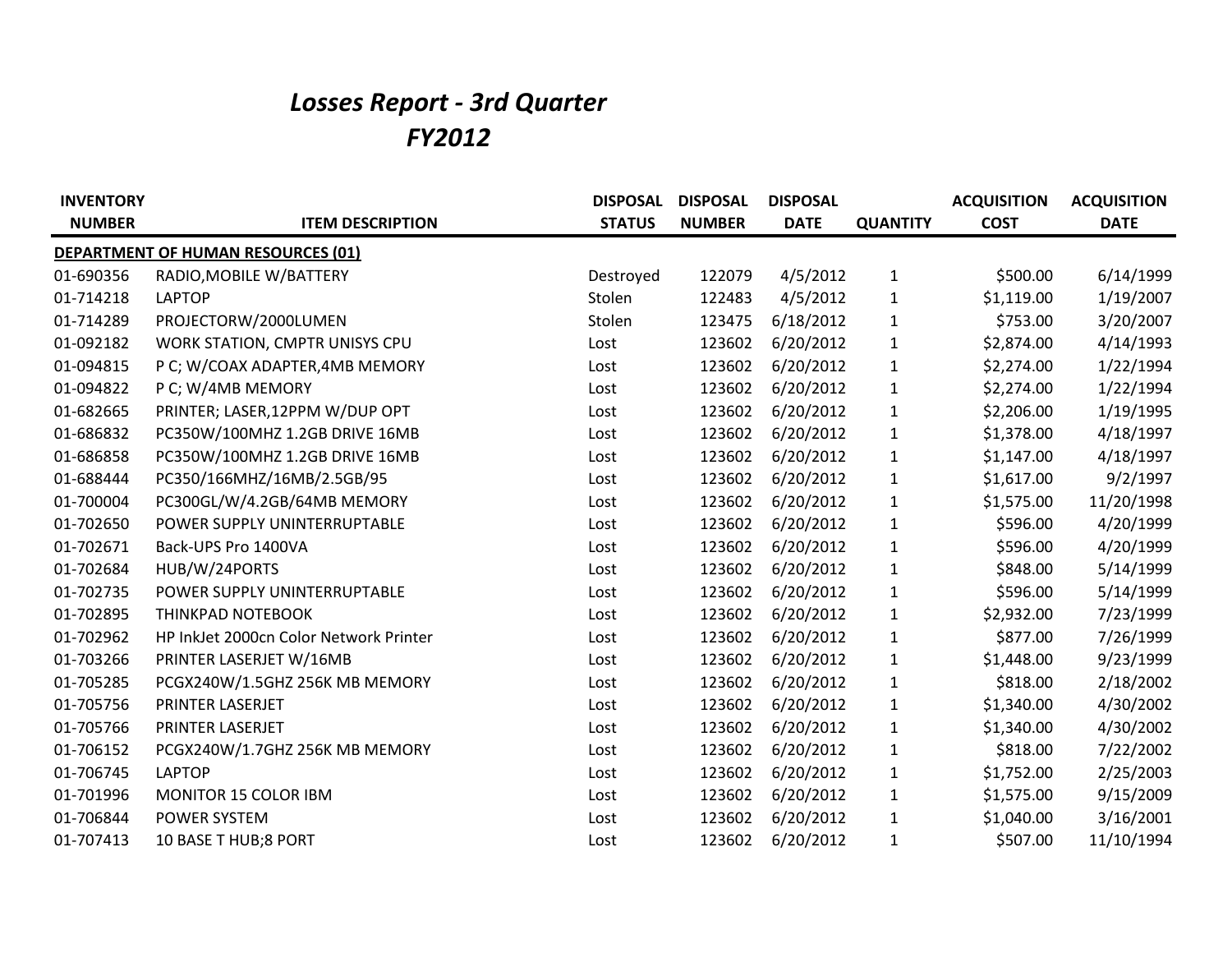| <b>INVENTORY</b>      |                                         | <b>DISPOSAL</b> | <b>DISPOSAL</b> | <b>DISPOSAL</b> |                 | <b>ACQUISITION</b> | <b>ACQUISITION</b> |
|-----------------------|-----------------------------------------|-----------------|-----------------|-----------------|-----------------|--------------------|--------------------|
| <b>NUMBER</b>         | <b>ITEM DESCRIPTION</b>                 | <b>STATUS</b>   | <b>NUMBER</b>   | <b>DATE</b>     | <b>QUANTITY</b> | <b>COST</b>        | <b>DATE</b>        |
| 01-707527             | PCGX400W/DELL OPTIPLEX                  | Lost            | 123602          | 6/20/2012       | $\mathbf{1}$    | \$1,205.00         | 6/25/2005          |
| 01-707853             | PRINTER LASERJET NETWORK                | Lost            | 123602          | 6/20/2012       | $\mathbf{1}$    | \$1,224.00         | 9/16/2005          |
| 01-700581             | MONITOR 15 COLOR IBM                    | Lost            | 123602          | 6/20/2012       | $\mathbf{1}$    | \$898.00           | 11/24/1998         |
| 01-714271             | SWITCHW/48 PORT                         | Lost            | 123602          | 6/20/2012       | $\mathbf{1}$    | \$3,992.00         | 2/27/2007          |
| 01-714248             | SWITCH/48                               | Lost            | 123602          | 6/20/2012       | $\mathbf{1}$    | \$1,794.00         | 2/27/2007          |
| 01-709208             | PC/DC76001GBX80GB                       | Lost            | 123602          | 6/20/2012       | $\mathbf{1}$    | \$555.00           | 11/6/2006          |
| 01-712995             | SWITCH 1524                             | Lost            | 123602          | 6/20/2012       | $\mathbf{1}$    | \$795.00           | 6/5/2008           |
| 01-713019             | <b>LAPTOP</b>                           | Lost            | 123602          | 6/20/2012       | $\mathbf{1}$    | \$1,398.00         | 10/16/2008         |
| <b>Totals</b>         | 34                                      |                 |                 |                 |                 | \$46,661.00        |                    |
| <b>ABC BOARD (03)</b> |                                         |                 |                 |                 |                 |                    |                    |
| 03-036764             | 2720M STREET PILOT GPS                  | Lost            | 122471          | 4/4/2012        | $\mathbf{1}$    | \$759.99           | 6/26/2006          |
| <b>Totals</b>         | 1                                       |                 |                 |                 |                 | \$759.99           |                    |
|                       | <b>ALABAMA FORESTRY COMMISSION (04)</b> |                 |                 |                 |                 |                    |                    |
| 04-100037             | TRAILER, UTILITY                        | Stolen          | 122511          | 4/9/2012        | $\mathbf{1}$    | \$850.00           | 9/9/2004           |
| 04-096946             | PUMP, WATER                             | Lost            | 122572          | 4/12/2012       | $\mathbf{1}$    | \$970.00           | 9/24/1993          |
| 04-098365             | ALL TERRAIN VEHICLE (ATV)               | Stolen          | 122977          | 5/15/2012       | $\mathbf{1}$    | \$5,700.00         | 11/30/1998         |
| 04-100716             | TRUCK, 1/2 TON, PICKUP, FLEX FUEL       | Stolen          | 123085          | 5/18/2012       | $\mathbf{1}$    | \$19,157.66        | 12/12/2006         |
| 04-101929             | RADIO, MOBILE                           | Stolen          | 123085          | 5/18/2012       | $\mathbf{1}$    | \$538.50           | 8/24/2009          |
| 04-098444             | <b>WASHER, PRESSURE</b>                 | Stolen          | 123254          | 5/30/2012       | $\mathbf{1}$    | \$850.00           | 6/24/1999          |
| <b>Totals</b>         | 6                                       |                 |                 |                 |                 | \$28,066.16        |                    |
|                       | <b>DEPARTMENT OF CONSERVATION (11)</b>  |                 |                 |                 |                 |                    |                    |
| 11-012835             | SHOTGUN 12 GAUGE                        | Stolen          | 122386          | 4/9/2012        | $\mathbf{1}$    | \$255.00           | 5/15/1990          |
| 11-022562             | COMPRESSOR AIR CRAFTSMAN (W34)          | Stolen          | 122391          | 4/9/2012        | $\mathbf{1}$    | \$584.10           | 6/3/1997           |
| 11-020676             | <b>BOAT 14' ALUMACRAFT (F41)</b>        | Stolen          | 122487          | 4/9/2012        | $\mathbf{1}$    | \$509.00           | 9/15/1990          |
| 11-093190             | RADIO, MOTOROLA R765 DIGITAL            | Lost            | 123078          | 6/29/2012       | $\mathbf{1}$    | \$850.00           | 1/25/2011          |
| <b>Totals</b>         | $\overline{\mathbf{4}}$                 |                 |                 |                 |                 | \$2,198.10         |                    |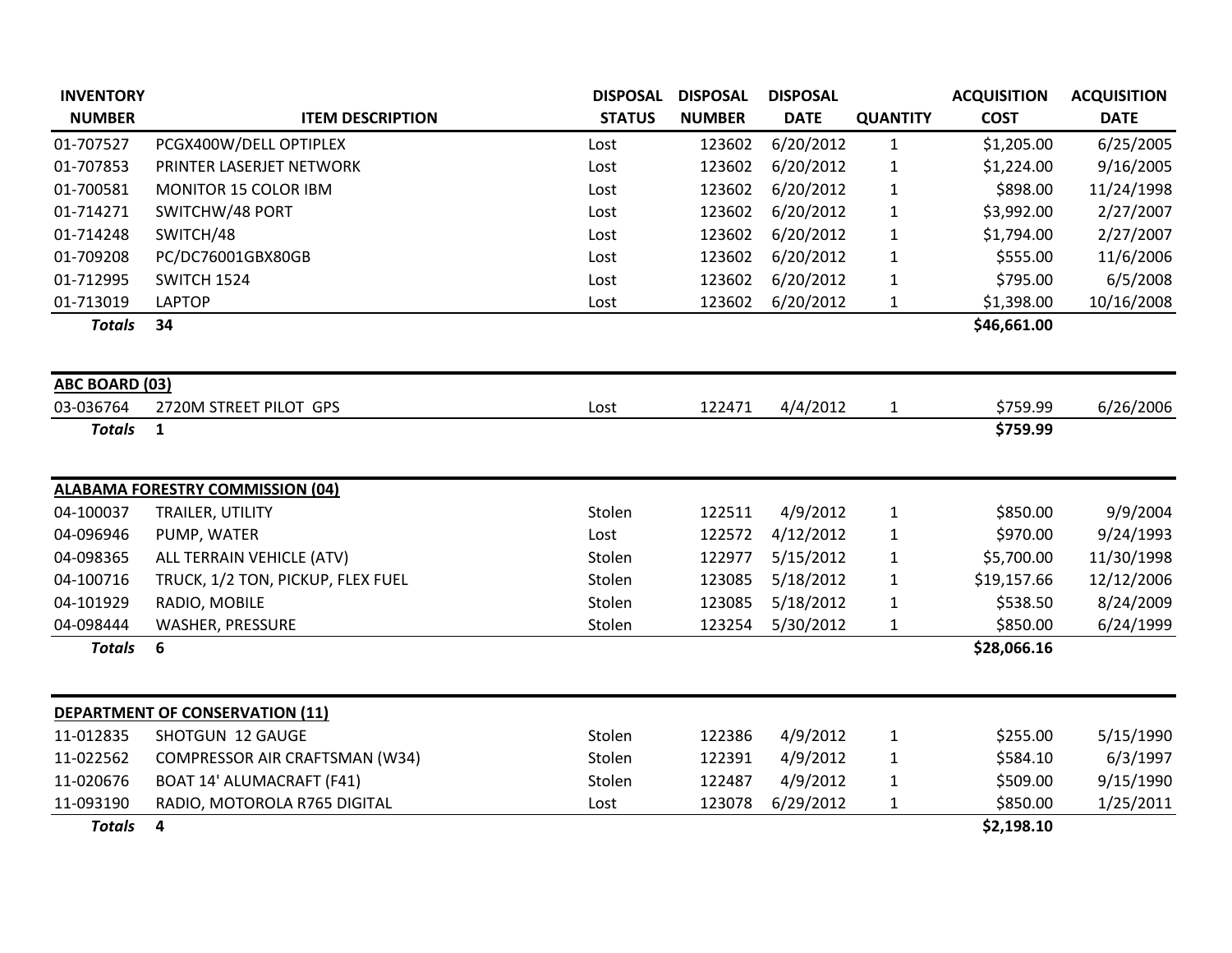| <b>INVENTORY</b> |                                                 | <b>DISPOSAL</b> | <b>DISPOSAL</b> | <b>DISPOSAL</b> |                 | <b>ACQUISITION</b> | <b>ACQUISITION</b> |
|------------------|-------------------------------------------------|-----------------|-----------------|-----------------|-----------------|--------------------|--------------------|
| <b>NUMBER</b>    | <b>ITEM DESCRIPTION</b>                         | <b>STATUS</b>   | <b>NUMBER</b>   | <b>DATE</b>     | <b>QUANTITY</b> | <b>COST</b>        | <b>DATE</b>        |
|                  | DEPARTMENT OF CORRECTIONS (12)                  |                 |                 |                 |                 |                    |                    |
| 12-026406        | VAN, 15 PASS.                                   | Destroyed       | 122767          | 5/1/2012        | $\mathbf{1}$    | \$19,359.00        | 3/14/2002          |
| 12-026843        | SEDAN, MIDSIZE                                  | Destroyed       | 122767          | 5/1/2012        | $\mathbf{1}$    | \$12,148.00        | 7/27/2010          |
| <b>Totals</b>    | $\overline{2}$                                  |                 |                 |                 |                 | \$31,507.00        |                    |
|                  | <b>DEPARTMENT OF EDUCATION (15)</b>             |                 |                 |                 |                 |                    |                    |
| 15-058642        | iPad.Wi-Fi.32GB.Apple                           | Stolen          | 122884          | 5/15/2012       | $\mathbf{1}$    | \$599.00           | 4/11/2011          |
| 15-052336        | Chair.Hiback.Pneu.Steelcase                     | Lost            | 122889          | 5/15/2012       | $\mathbf{1}$    | \$516.43           | 4/17/1998          |
| 15-058430        | Camera.Document.166.Lumens                      | Stolen          | 122890          | 5/15/2012       | $\mathbf{1}$    | \$602.00           | 10/4/2010          |
| <b>Totals</b>    | $\overline{\mathbf{3}}$                         |                 |                 |                 |                 | \$1,717.43         |                    |
|                  | <b>DEPARTMENT OF PUBLIC HEALTH (23)</b>         |                 |                 |                 |                 |                    |                    |
| 23-081961        | Laptop                                          | Stolen          | 122629          | 5/1/2012        | $\mathbf{1}$    | \$1,508.00         | 11/28/2007         |
| 23-086879        | Laptop                                          | Stolen          | 122631          | 5/1/2012        | $\mathbf{1}$    | \$1,743.50         | 3/15/2010          |
| <b>Totals</b>    | $\overline{2}$                                  |                 |                 |                 |                 | \$3,251.50         |                    |
|                  | <b>BOARD OF PARDONS AND PAROLES (31)</b>        |                 |                 |                 |                 |                    |                    |
| 31-010119        | <b>DELL LAPTOP D810</b>                         | Stolen          | 123474          | 6/18/2012       | $\mathbf{1}$    | \$1,551.03         | 8/1/2005           |
| <b>Totals</b>    | $\mathbf{1}$                                    |                 |                 |                 |                 | \$1,551.03         |                    |
|                  | <b>ALABAMA DEPARTMENT OF PUBLIC SAFETY (35)</b> |                 |                 |                 |                 |                    |                    |
| 35-062757        | <b>GPS GARMIN QUEST 2</b>                       | Stolen          | 123335          | 6/29/2012       | $\mathbf{1}$    | \$551.23           | 1/19/2006          |
| 35-042695        | PISTOL 9MM LASER TRAINING                       | Lost            | 123351          | 6/6/2012        | $\mathbf{1}$    | \$4,500.28         | 9/15/1997          |
| 35-063010        | <b>GPS GARMIN QUEST 2</b>                       | Stolen          | 123364          | 6/7/2012        | $\mathbf{1}$    | \$551.23           | 1/23/2006          |
| 35-057625        | CPU LAPTOP DELL C810                            | Lost            | 123782          | 6/29/2012       | $\mathbf{1}$    | \$2,200.00         | 6/28/2002          |
| 35-057626        | CPU LAPTOP DELL C810                            | Lost            | 123782          | 6/29/2012       | $\mathbf{1}$    | \$2,200.00         | 6/28/2002          |
| 35-050316        | CAMERA HANDHELD DIGITAL 8MM W/                  | Lost            | 123783          | 6/29/2012       | $\mathbf{1}$    | \$1,022.00         | 10/23/2000         |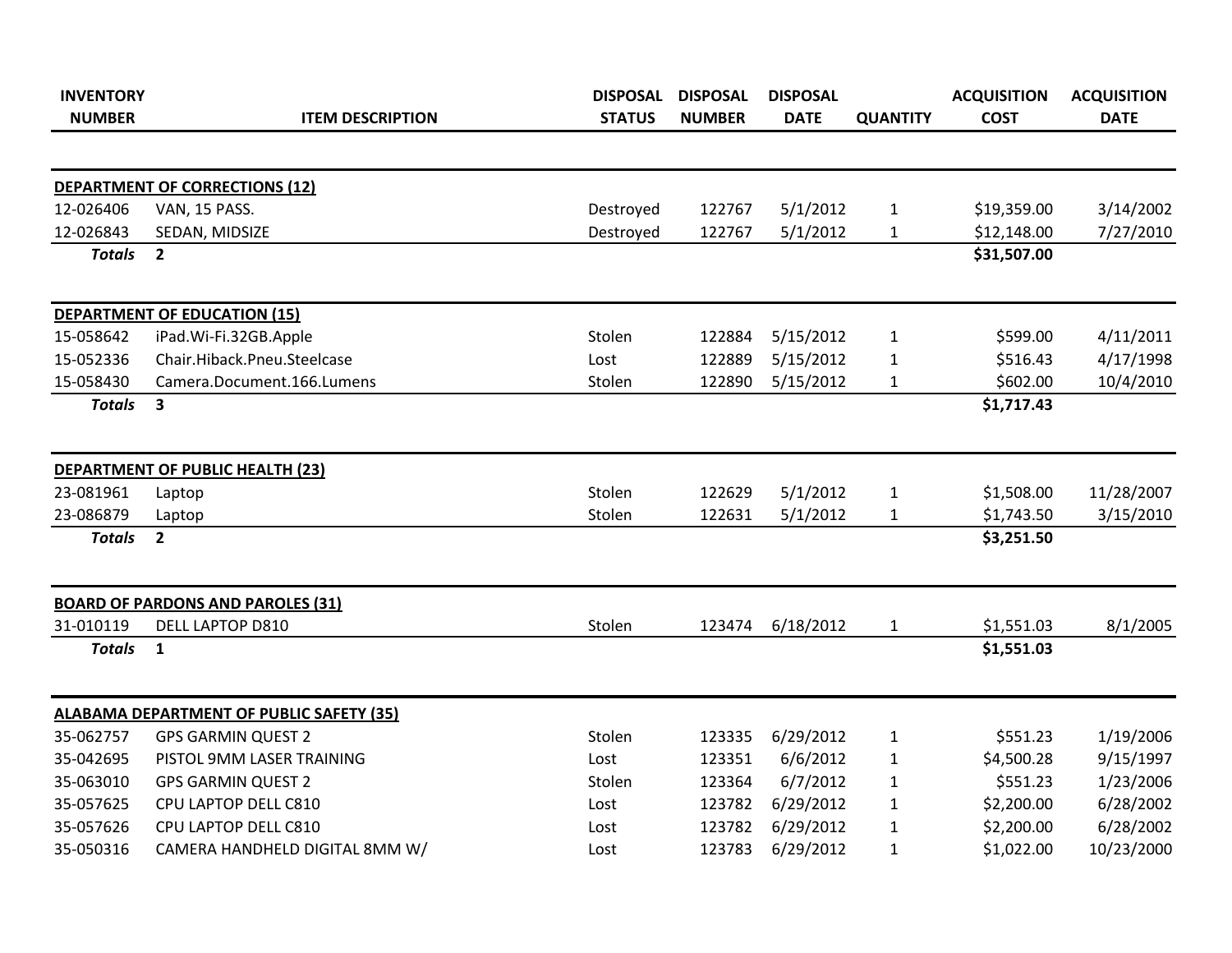| <b>INVENTORY</b> |                                                      | <b>DISPOSAL</b> | <b>DISPOSAL</b> | <b>DISPOSAL</b> |                 | <b>ACQUISITION</b> | <b>ACQUISITION</b> |
|------------------|------------------------------------------------------|-----------------|-----------------|-----------------|-----------------|--------------------|--------------------|
| <b>NUMBER</b>    | <b>ITEM DESCRIPTION</b>                              | <b>STATUS</b>   | <b>NUMBER</b>   | <b>DATE</b>     | <b>QUANTITY</b> | <b>COST</b>        | <b>DATE</b>        |
| 35-057062        | HARD DRIVE FASTBLOC GSI                              | Lost            | 123783          | 6/29/2012       | $\mathbf{1}$    | \$855.00           | 3/1/2002           |
| 35-060649        | LIVE SCAN SYSTEM                                     | Lost            | 123783          | 6/29/2012       | $\mathbf{1}$    | \$15,016.63        | 4/27/2005          |
| <b>Totals</b>    | 8                                                    |                 |                 |                 |                 | \$26,896.37        |                    |
|                  | <b>PUBLIC SERVICE COMMISSION (36)</b>                |                 |                 |                 |                 |                    |                    |
| 36-005282        | <b>COLOR BUBBLE JET PRINTER</b>                      | Lost            | 123570          | 6/18/2012       | $\mathbf{1}$    | \$210.00           | 8/19/2004          |
| <b>Totals</b>    | $\mathbf{1}$                                         |                 |                 |                 |                 | \$210.00           |                    |
|                  | <b>DEPARTMENT OF REVENUE (40)</b>                    |                 |                 |                 |                 |                    |                    |
| 40-082789        | AT&T APPLE 4G IPHONE                                 | Stolen          | 123174          | 6/7/2012        | $\mathbf{1}$    | \$199.00           | 7/15/2011          |
| <b>Totals</b>    | $\mathbf{1}$                                         |                 |                 |                 |                 | \$199.00           |                    |
|                  | <b>ALABAMA STATE DOCKS AUTHORITY (47)</b>            |                 |                 |                 |                 |                    |                    |
| 47-033785        | <b>TRUCK</b>                                         | Destroyed       | 122204          | 4/5/2012        | $\mathbf{1}$    | \$19,254.00        | 1/12/2009          |
| 47-032690        | <b>IMPACT WRENCH</b>                                 | Lost            | 122419          | 4/5/2012        | $\mathbf{1}$    | \$2,385.93         | 5/19/2004          |
| 47-032692        | <b>SPIKE DRIVER</b>                                  | Lost            | 122419          | 4/5/2012        | $\mathbf{1}$    | \$1,874.80         | 5/19/2004          |
| 47-033928        | TAMPER/PAVING BREAKER                                | Lost            | 122419          | 4/5/2012        | $\mathbf{1}$    | \$1,010.00         | 4/29/2009          |
| <b>Totals</b>    | $\overline{\mathbf{4}}$                              |                 |                 |                 |                 | \$24,524.73        |                    |
|                  | <b>DEPARTMENT OF CONSERVATION - STATE PARKS (54)</b> |                 |                 |                 |                 |                    |                    |
| 54-063819        | SAW POLE 12'                                         | Lost            | 122509          | 4/9/2012        | $\mathbf{1}$    | \$599.99           | 9/20/2004          |
| 54-066797        | COMPUTER LAPTOP DELL INSPIRON 1200 NOTEBOOK          | Lost            | 122569          | 6/29/2012       | $\mathbf{1}$    | \$650.00           | 5/10/2006          |
| 54-059358        | 1994 JONBOAT 14' ALUMACRAFT                          | Destroyed       | 122570          | 6/29/2012       | $\mathbf{1}$    | \$590.00           | 9/1/1994           |
| 54-067301        | TRAILER UTILITY TANDEM AXLE                          | Stolen          | 122855          | 6/29/2012       | $\mathbf{1}$    | \$950.00           | 6/22/2000          |
| <b>Totals</b>    | $\overline{\mathbf{4}}$                              |                 |                 |                 |                 | \$2,789.99         |                    |
|                  | <b>BOARD OF PHARMACY (60)</b>                        |                 |                 |                 |                 |                    |                    |
| 60-000326        | <b>HP TX2102US</b>                                   | Lost            | 123235          | 5/31/2012       | $\mathbf{1}$    | \$1,119.99         | 4/3/2009           |
| <b>Totals</b>    | $\mathbf{1}$                                         |                 |                 |                 |                 | \$1,119.99         |                    |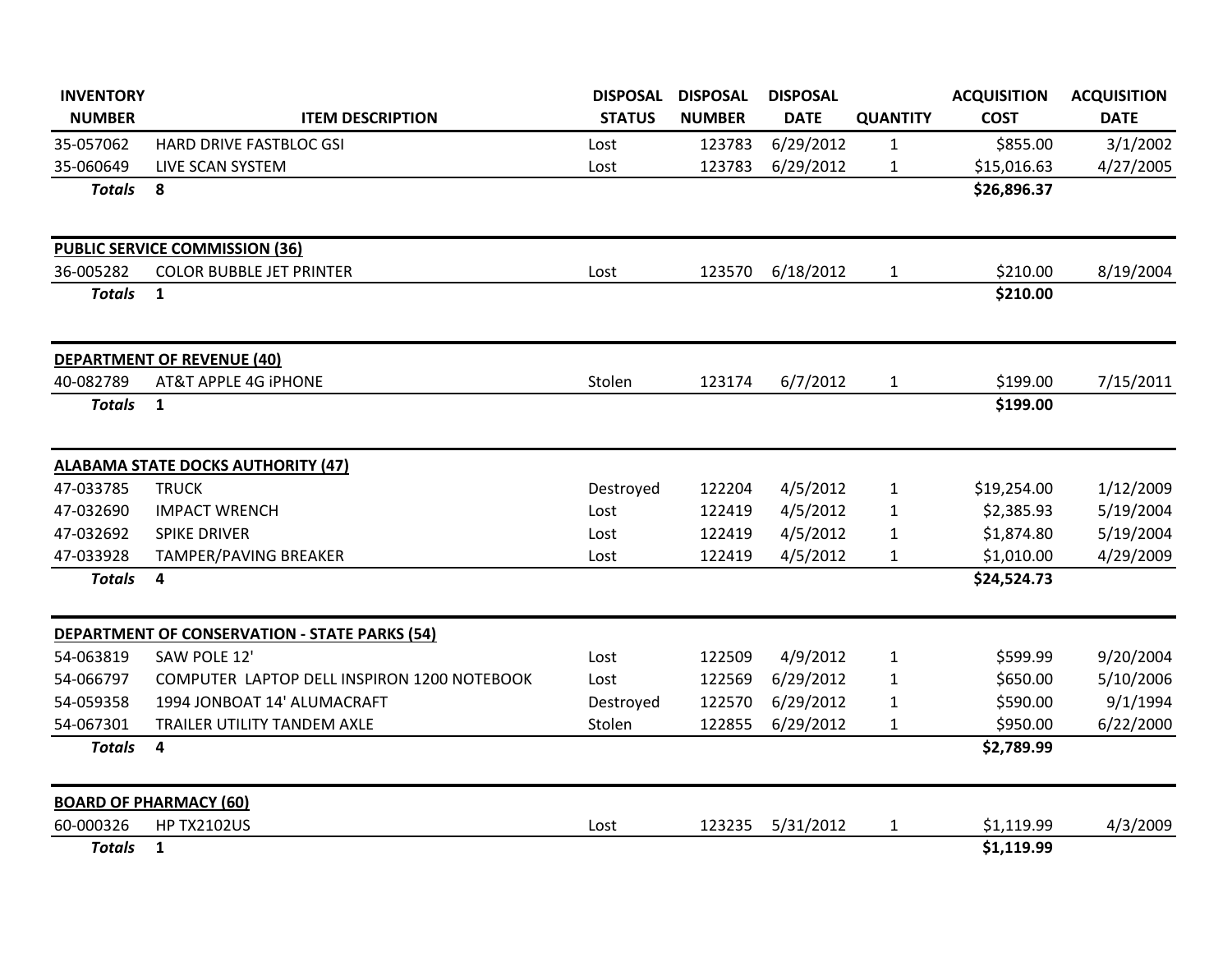| <b>INVENTORY</b>           |                                                                    | <b>DISPOSAL</b> | <b>DISPOSAL</b> | <b>DISPOSAL</b> |                 | <b>ACQUISITION</b> | <b>ACQUISITION</b> |
|----------------------------|--------------------------------------------------------------------|-----------------|-----------------|-----------------|-----------------|--------------------|--------------------|
| <b>NUMBER</b>              | <b>ITEM DESCRIPTION</b>                                            | <b>STATUS</b>   | <b>NUMBER</b>   | <b>DATE</b>     | <b>QUANTITY</b> | <b>COST</b>        | <b>DATE</b>        |
|                            |                                                                    |                 |                 |                 |                 |                    |                    |
|                            | <b>DEPARTMENT OF FORENSIC SCIENCES (61)</b>                        |                 |                 |                 |                 |                    |                    |
| 61-005165                  | <b>COT ROLL-IN ONE-MAN</b>                                         | Stolen          | 123135          | 5/24/2012       | $\mathbf{1}$    | \$1,200.00         | 3/11/1992          |
| 61-010002                  | <b>COT MORTUARY MULTI-LEVEL</b>                                    | Stolen          | 123135          | 5/24/2012       | $\mathbf{1}$    | \$2,087.50         | 4/13/2009          |
| 61-005152                  | <b>COT ROLL-IN ONE-MAN</b>                                         | Lost            | 123221          | 5/29/2012       | $\mathbf{1}$    | \$1,200.00         | 2/15/1992          |
| 61-005276                  | COT ONE-MAN W/FASTNER                                              | Lost            | 123221          | 5/29/2012       | $\mathbf{1}$    | \$1,100.00         | 2/7/1992           |
| 61-007360                  | <b>CAMERA DIGITAL COOLPIX</b>                                      | Lost            | 123221          | 5/29/2012       | $\mathbf{1}$    | \$959.00           | 9/25/2000          |
| 61-008108                  | PRINTER BARCODE THERMAL                                            | Lost            | 123221          | 5/29/2012       | $\mathbf{1}$    | \$560.00           | 6/11/2004          |
| 61-008278                  | <b>MONITOR COMPUTER 19" FLAT PANEL</b>                             | Lost            | 123224          | 5/29/2012       | $\mathbf{1}$    | \$637.00           | 11/15/2004         |
| 61-008310                  | SCANNER BARCODE PDA W/CRADLE                                       | Lost            | 123241          | 5/30/2012       | $\mathbf{1}$    | \$1,350.00         | 11/4/2004          |
| 61-008312                  | SCANNER BARCODE PDA W/CRADLE                                       | Lost            | 123241          | 5/30/2012       | $\mathbf{1}$    | \$1,350.00         | 11/4/2004          |
| <b>Totals</b>              | 9                                                                  |                 |                 |                 |                 | \$10,443.50        |                    |
|                            |                                                                    |                 |                 |                 |                 |                    |                    |
|                            | <b>ALABAMA DEPARTMENT OF ECONOMIC &amp; COMMUNITY AFFAIRS (64)</b> |                 |                 |                 |                 |                    |                    |
| 64-006734                  | Dell Laptop                                                        | Stolen          | 121562          | 5/30/2012       | $\mathbf{1}$    | \$1,512.00         | 10/30/2009         |
| <b>Totals</b>              | $\mathbf{1}$                                                       |                 |                 |                 |                 | \$1,512.00         |                    |
|                            | <b>ALABAMA PUBLIC TELEVISION (73)</b>                              |                 |                 |                 |                 |                    |                    |
| 73-101698                  | CPU-NOTEBOOK HP DV5-2155DX                                         | Stolen          | 122479          | 4/13/2012       | $\mathbf{1}$    | \$704.99           | 2/17/2011          |
| <b>Totals</b>              | $\mathbf{1}$                                                       |                 |                 |                 |                 | \$704.99           |                    |
|                            |                                                                    |                 |                 |                 |                 |                    |                    |
| <b>YOUTH SERVICES (83)</b> |                                                                    |                 |                 |                 |                 |                    |                    |
| 83-010776                  | CPU-PERSONAL COMPUTER, DELL                                        | Destroyed       | 122540          | 4/17/2012       | $\mathbf{1}$    | \$1,015.00         | 8/23/2001          |
| 83-011911                  | FOOD-WARMER, KITCHEN                                               | Destroyed       | 122540          | 4/17/2012       | $\mathbf{1}$    | \$600.00           | 2/11/2000          |
| 83-012443                  | SMART UPS POWER SUPPLY CONVERS                                     | Destroyed       | 122540          | 4/17/2012       | $\mathbf{1}$    | \$614.00           | 9/25/1996          |
| 83-015018                  | RADIO MOBILE, S2531A MOTOROLA                                      | Destroyed       | 122540          | 4/17/2012       | $\mathbf{1}$    | \$639.00           | 7/15/1984          |
| 83-015033                  | ORGAN SPEAKER/CHIMES HAMMOND                                       | Destroyed       | 122540          | 4/17/2012       | $\mathbf{1}$    | \$5,000.00         | 2/15/1974          |
| 83-015152                  | RADIO 2-WAY MOTOROLA                                               | Destroyed       | 122540          | 4/17/2012       | $\mathbf{1}$    | \$1,015.00         | 1/15/1983          |
| 83-015157                  | GYM UNIVERSAL RECONDITIONED                                        | Destroyed       | 122540          | 4/17/2012       | $\mathbf{1}$    | \$2,000.00         | 3/15/1983          |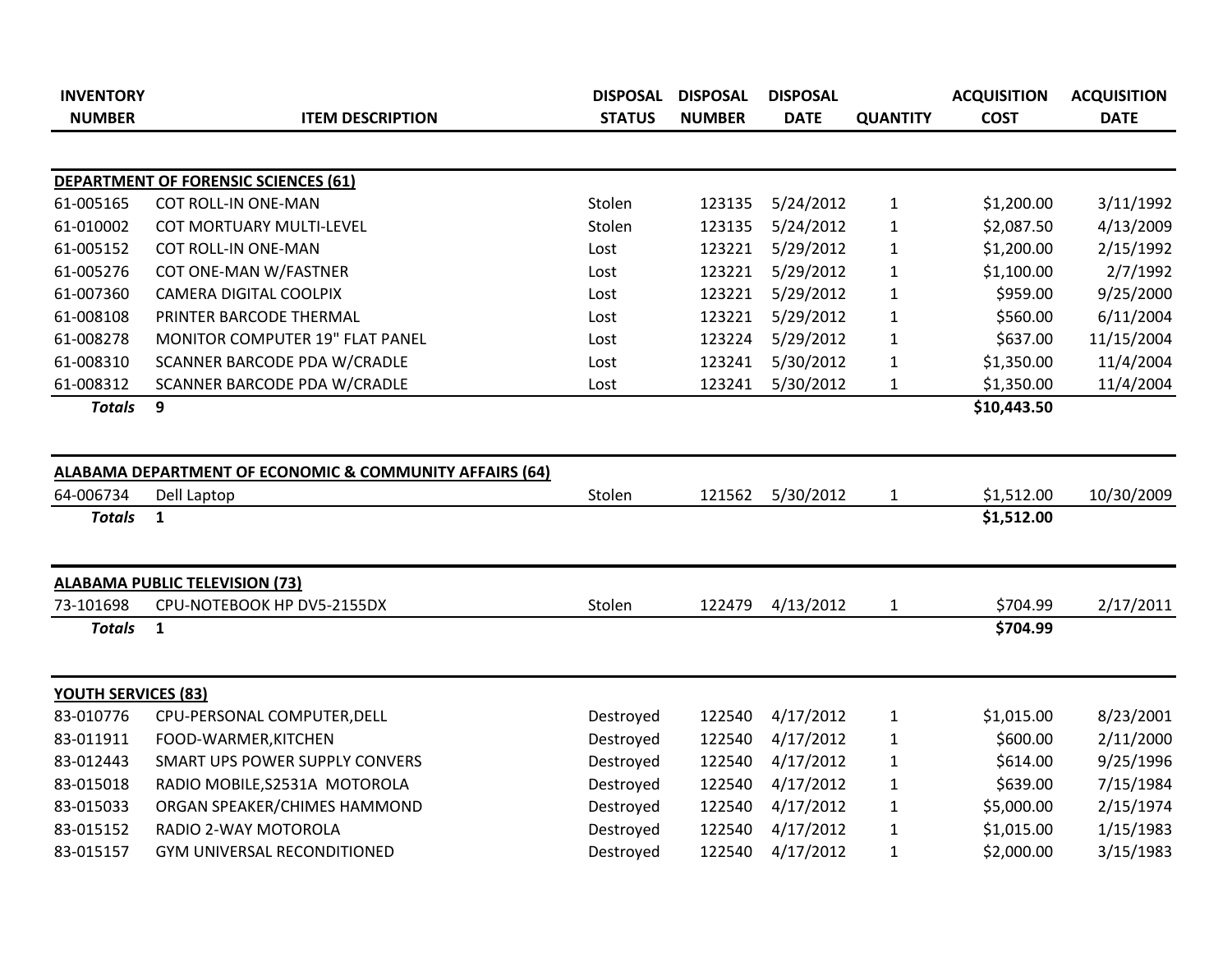| <b>INVENTORY</b> |                                   | <b>DISPOSAL</b> | <b>DISPOSAL</b> | <b>DISPOSAL</b> |                 | <b>ACQUISITION</b> | <b>ACQUISITION</b> |
|------------------|-----------------------------------|-----------------|-----------------|-----------------|-----------------|--------------------|--------------------|
| <b>NUMBER</b>    | <b>ITEM DESCRIPTION</b>           | <b>STATUS</b>   | <b>NUMBER</b>   | <b>DATE</b>     | <b>QUANTITY</b> | <b>COST</b>        | <b>DATE</b>        |
| 83-015173        | <b>WORK-RACK POT</b>              | Destroyed       | 122540          | 4/17/2012       | $\mathbf{1}$    | \$3,039.00         | 9/15/1985          |
| 83-015175        | FOOD-MACH CUTTER FOOD HOBART      | Destroyed       | 122540          | 4/17/2012       | $\mathbf{1}$    | \$5,333.00         | 9/15/1985          |
| 83-015176        | COOK'S-TABLE WORK>CHAIR-DESCRI    | Destroyed       | 122540          | 4/17/2012       | $\mathbf{1}$    | \$1,654.00         | 9/15/1985          |
| 83-015177        | COOK'S-TABLE WORK>CHAIR MAT>FO    | Destroyed       | 122540          | 4/17/2012       | $\mathbf{1}$    | \$1,654.00         | 9/15/1985          |
| 83-015186        | KITCHEN-SINK VEGETABLE HOBART     | Destroyed       | 122540          | 4/17/2012       | $\mathbf{1}$    | \$1,854.00         | 9/15/1985          |
| 83-015190        | <b>WORK-RACK CAN STORAGE</b>      | Destroyed       | 122540          | 4/17/2012       | 1               | \$594.00           | 9/15/1985          |
| 83-015196        | STORAGE-SHELVING UNIT             | Destroyed       | 122540          | 4/17/2012       | $\mathbf{1}$    | \$2,969.00         | 9/15/1985          |
| 83-015316        | BASE-STATION, CONTROL, RADIO, W/A | Destroyed       | 122540          | 4/17/2012       | $\mathbf 1$     | \$1,327.00         | 6/15/1991          |
| 83-015386        | FRYER-DEEP FAT FRYER              | Destroyed       | 122540          | 4/17/2012       | $\mathbf{1}$    | \$6,443.00         | 12/15/1996         |
| 83-015389        | OVEN, KITCHEN, DOUBLE DECK, GAS   | Destroyed       | 122540          | 4/17/2012       | $\mathbf{1}$    | \$5,898.00         | 10/24/2001         |
| 83-015426        | TABLE, STEAM                      | Destroyed       | 122540          | 4/17/2012       | 1               | \$3,000.00         | 9/15/1999          |
| 83-015439        | <b>FOOD SLICER, GLOBE</b>         | Destroyed       | 122540          | 4/17/2012       | $\mathbf{1}$    | \$1,493.00         | 9/19/2001          |
| 83-015491        | FIRE ALARM SYSTEM, DINING         | Destroyed       | 122540          | 4/17/2012       | $\mathbf{1}$    | \$9,168.00         | 4/3/2002           |
| 83-015499        | <b>OVEN, DOUBLE DECK, GAS</b>     | Destroyed       | 122540          | 4/17/2012       | $\mathbf{1}$    | \$5,898.00         | 10/24/2001         |
| 83-018062        | FOOD-MACH SLICER FOOD US BERKL    | Destroyed       | 122540          | 4/17/2012       | $\mathbf{1}$    | \$536.00           | 12/15/1976         |
| 83-019027        | STEAM-TABLE HOT FOOD STAINLESS    | Destroyed       | 122540          | 4/17/2012       | $\mathbf{1}$    | \$3,765.00         | 9/15/1985          |
| 83-021166        | POOL-TABLE, POOL BRUNSWICK CENT   | Destroyed       | 122540          | 4/17/2012       | $\mathbf{1}$    | \$1,575.00         | 10/15/1988         |
| 83-021229        | LADDER-EXTENSION, A-FRAME         | Destroyed       | 122540          | 4/17/2012       | $\mathbf{1}$    | \$689.00           | 7/6/2000           |
| 83-052108        | PRINTER-COMPUTER, LASER, LEXMARK  | Destroyed       | 122540          | 4/17/2012       | $\mathbf{1}$    | \$1,417.00         | 3/15/1995          |
| 83-054660        | ICE MACHINE 2 OF 2 PIECES         | Destroyed       | 122540          | 4/17/2012       | $\mathbf{1}$    | \$5,733.00         | 9/15/1990          |
| 83-056189        | FREEZER-UPRIGHT                   | Destroyed       | 122540          | 4/17/2012       | $\mathbf{1}$    | \$615.00           | 12/15/1995         |
| 83-056194        | REFRIGERATOR, GIBSON              | Destroyed       | 122540          | 4/17/2012       | $\mathbf{1}$    | \$599.00           | 5/15/1999          |
| 83-060359        | PORTABLE-CLASSROOM,32'X24'ALUM    | Destroyed       | 122540          | 4/17/2012       | $\mathbf{1}$    | \$19,888.00        | 10/15/1989         |
| 83-060831        | TV/VCR COMBO, VHS, STERO, COLOR   | Destroyed       | 122540          | 4/17/2012       | $\mathbf{1}$    | \$500.00           | 10/15/1995         |
| 83-011637        | TV, ZENITH, 20"                   | Destroyed       | 122540          | 4/17/2012       | $\mathbf{1}$    | \$284.00           | 9/15/1993          |
| 83-012128        | RADIO-TWO WAY MOBILE, 83-11813    | Destroyed       | 122540          | 4/17/2012       | $\mathbf{1}$    | \$499.00           | 9/9/1994           |
| 83-012438        | BACK UP POWER SUPPLY CONVERSIO    | Destroyed       | 122540          | 4/17/2012       | $\mathbf{1}$    | \$225.00           | 9/25/1996          |
| 83-015391        | TV,19", COLOR                     | Destroyed       | 122540          | 4/17/2012       | $\mathbf{1}$    | \$125.00           | 5/15/1997          |
| 83-015440        | RADIO-2WAY WALKIE TALKIE, ERIC    | Destroyed       | 122540          | 4/17/2012       | $\mathbf{1}$    | \$273.00           | 8/22/2001          |
| 83-017047        | AIR COMPRESSOR, 20 GAL, 4 HP      | Destroyed       | 122540          | 4/17/2012       | $\mathbf{1}$    | \$400.00           | 10/24/2001         |
| 83-058511        | <b>BASE RADIO, HANDHELD, Y2K</b>  | Destroyed       | 122540          | 4/17/2012       | 1               | \$350.00           | 1/4/2000           |
| 83-060294        | TV,19IN.COLOR W/REMOTE CONTRO     | Destroyed       | 122540          | 4/17/2012       | $\mathbf{1}$    | \$264.00           | 6/15/1989          |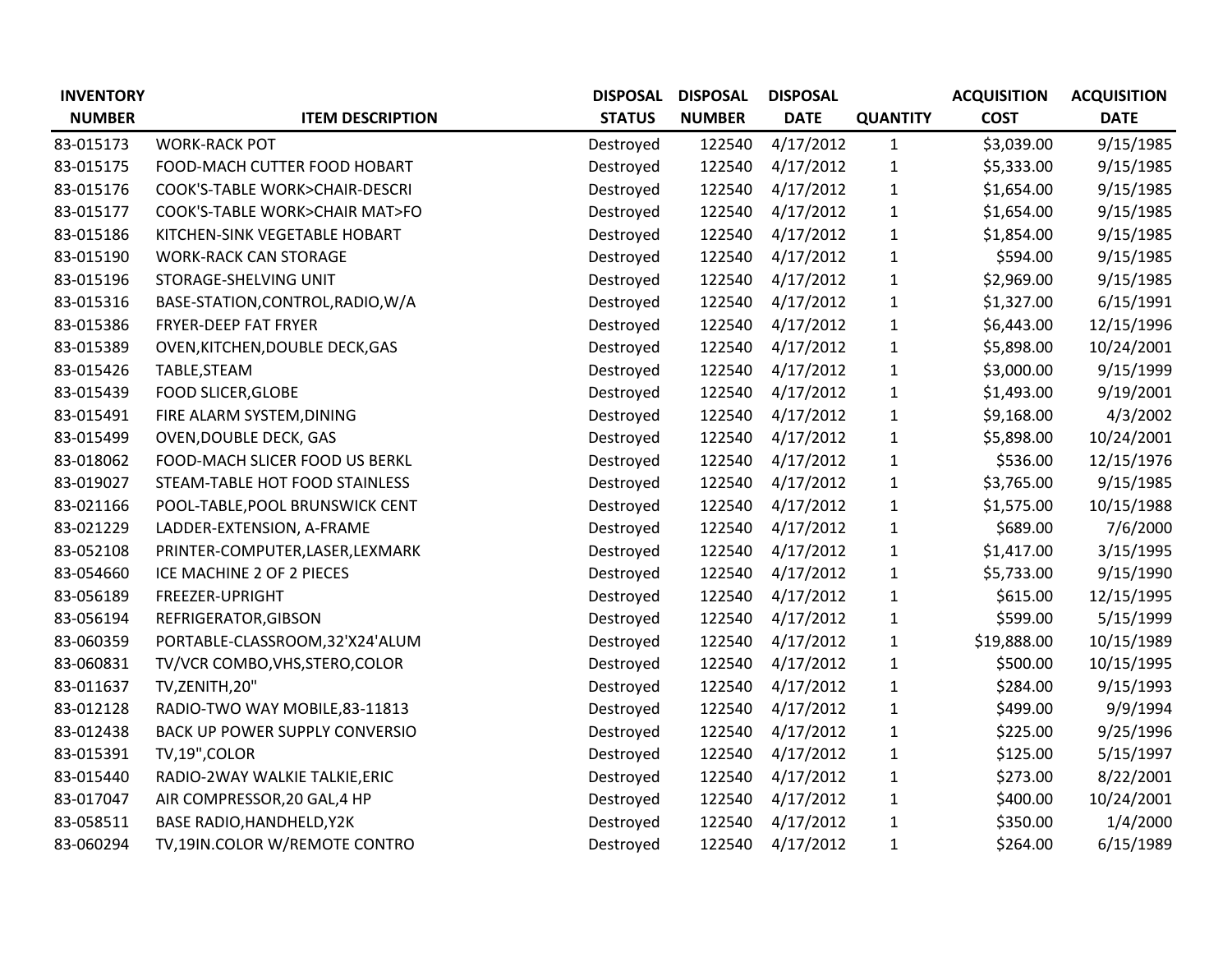| <b>INVENTORY</b> |                          | <b>DISPOSAL</b> | <b>DISPOSAL</b> | <b>DISPOSAL</b> |                 | <b>ACQUISITION</b> | <b>ACQUISITION</b> |
|------------------|--------------------------|-----------------|-----------------|-----------------|-----------------|--------------------|--------------------|
| <b>NUMBER</b>    | <b>ITEM DESCRIPTION</b>  | <b>STATUS</b>   | <b>NUMBER</b>   | <b>DATE</b>     | <b>QUANTITY</b> | <b>COST</b>        | <b>DATE</b>        |
| 83-015448        | T.V., RCA, 27"           | Destroyed       | 122540          | 4/17/2012       | $\mathbf{1}$    | \$100.00           | 5/21/2002          |
| 83-015457        | RADIO, 2-WAY, ERIC       | Destroyed       | 122540          | 4/17/2012       | $\mathbf{1}$    | \$476.00           | 6/13/2002          |
| 83-015458        | RADIO, 2-WAY, ERIC       | Destroyed       | 122540          | 4/17/2012       | $\mathbf{1}$    | \$476.00           | 6/13/2002          |
| 83-015460        | RADIO, 2-WAY, ERIC       | Destroyed       | 122540          | 4/17/2012       | 1               | \$476.00           | 6/13/2002          |
| 83-015454        | RADIO, 2-WAY, ERIC       | Destroyed       | 122540          | 4/17/2012       | $\mathbf{1}$    | \$476.00           | 6/13/2002          |
| 83-015455        | RADIO, 2-WAY, ERIC       | Destroyed       | 122540          | 4/17/2012       | 1               | \$476.00           | 6/13/2002          |
| 83-015456        | RADIO, 2WAY, ERIC        | Destroyed       | 122540          | 4/17/2012       | $\mathbf{1}$    | \$476.00           | 6/13/2002          |
| 83-015041        | CAMERA, DIGITAL, SONY    | Destroyed       | 122540          | 4/17/2012       | 1               | \$350.00           | 7/1/2002           |
| 83-015442        | DVD/CD PLAYER, EMERSON   | Destroyed       | 122540          | 4/17/2012       | 1               | \$100.00           | 10/31/2002         |
| 83-015443        | TV, ORION, BLACK, 19"    | Destroyed       | 122540          | 4/17/2012       | $\mathbf{1}$    | \$100.00           | 10/31/2002         |
| 83-015461        | PRINTER, LEXMARK, LASER  | Destroyed       | 122540          | 4/17/2012       | 1               | \$228.00           | 11/27/2002         |
| 83-015465        | PRINTER, LEXMARK, LASER  | Destroyed       | 122540          | 4/17/2012       | $\mathbf{1}$    | \$228.00           | 11/27/2002         |
| 83-015497        | CAMERA, DIGITAL, SONY    | Destroyed       | 122540          | 4/17/2012       | 1               | \$300.00           | 3/5/2003           |
| 83-015467        | CAMERA, VIDEO            | Destroyed       | 122540          | 4/17/2012       | $\mathbf{1}$    | \$231.12           | 6/26/2003          |
| 83-015468        | CAMERA, VIDEO            | Destroyed       | 122540          | 4/17/2012       | 1               | \$231.12           | 6/26/2003          |
| 83-015469        | CAMERA, VIDEO            | Destroyed       | 122540          | 4/17/2012       | $\mathbf{1}$    | \$231.12           | 6/26/2003          |
| 83-015470        | CAMERA, VIDEO            | Destroyed       | 122540          | 4/17/2012       | $\mathbf{1}$    | \$231.12           | 6/26/2003          |
| 83-015471        | CAMERA, VIDEO            | Destroyed       | 122540          | 4/17/2012       | 1               | \$231.12           | 6/26/2003          |
| 83-015472        | CAMERA, VIDEO            | Destroyed       | 122540          | 4/17/2012       | $\mathbf{1}$    | \$231.12           | 6/26/2003          |
| 83-015474        | TV 31"                   | Destroyed       | 122540          | 4/17/2012       | 1               | \$150.00           | 7/21/2003          |
| 83-015475        | <b>VCR</b>               | Destroyed       | 122540          | 4/17/2012       | $\mathbf{1}$    | \$100.00           | 7/21/2003          |
| 83-015476        | <b>PRINTER</b>           | Destroyed       | 122540          | 4/17/2012       | $\mathbf{1}$    | \$100.00           | 7/21/2003          |
| 83-015477        | STEREO / KAROKE          | Destroyed       | 122540          | 4/17/2012       | 1               | \$100.00           | 7/21/2003          |
| 83-010997        | PRINT SERVER             | Destroyed       | 122540          | 4/17/2012       | 1               | \$250.00           | 10/10/2003         |
| 83-047606        | <b>PRINT SERVER</b>      | Destroyed       | 122540          | 4/17/2012       | 1               | \$250.00           | 10/10/2003         |
| 83-047504        | CPU / W - MONITOR DELL   | Destroyed       | 122540          | 4/17/2012       | $\mathbf{1}$    | \$1,207.00         | 10/10/2003         |
| 83-047514        | CPU / W - MONITOR DELL   | Destroyed       | 122540          | 4/17/2012       | $\mathbf{1}$    | \$1,207.00         | 10/14/2003         |
| 83-015483        | TELEVISION, EMERSON      | Destroyed       | 122540          | 4/17/2012       | $\mathbf{1}$    | \$250.00           | 12/12/2003         |
| 83-015490        | RADIO 2WAY WALKIE TALKIE | Destroyed       | 122540          | 4/17/2012       | 1               | \$318.75           | 1/13/2004          |
| 83-015488        | RADIO 2WAY WALKIE TALKIE | Destroyed       | 122540          | 4/17/2012       | 1               | \$318.75           | 1/13/2004          |
| 83-015493        | RADIO 2WAY WALKIE TALKIE | Destroyed       | 122540          | 4/17/2012       | 1               | \$318.75           | 1/13/2004          |
| 83-015492        | RADIO 2WAY WALKIE TALKIE | Destroyed       | 122540          | 4/17/2012       | $\mathbf{1}$    | \$318.75           | 1/13/2004          |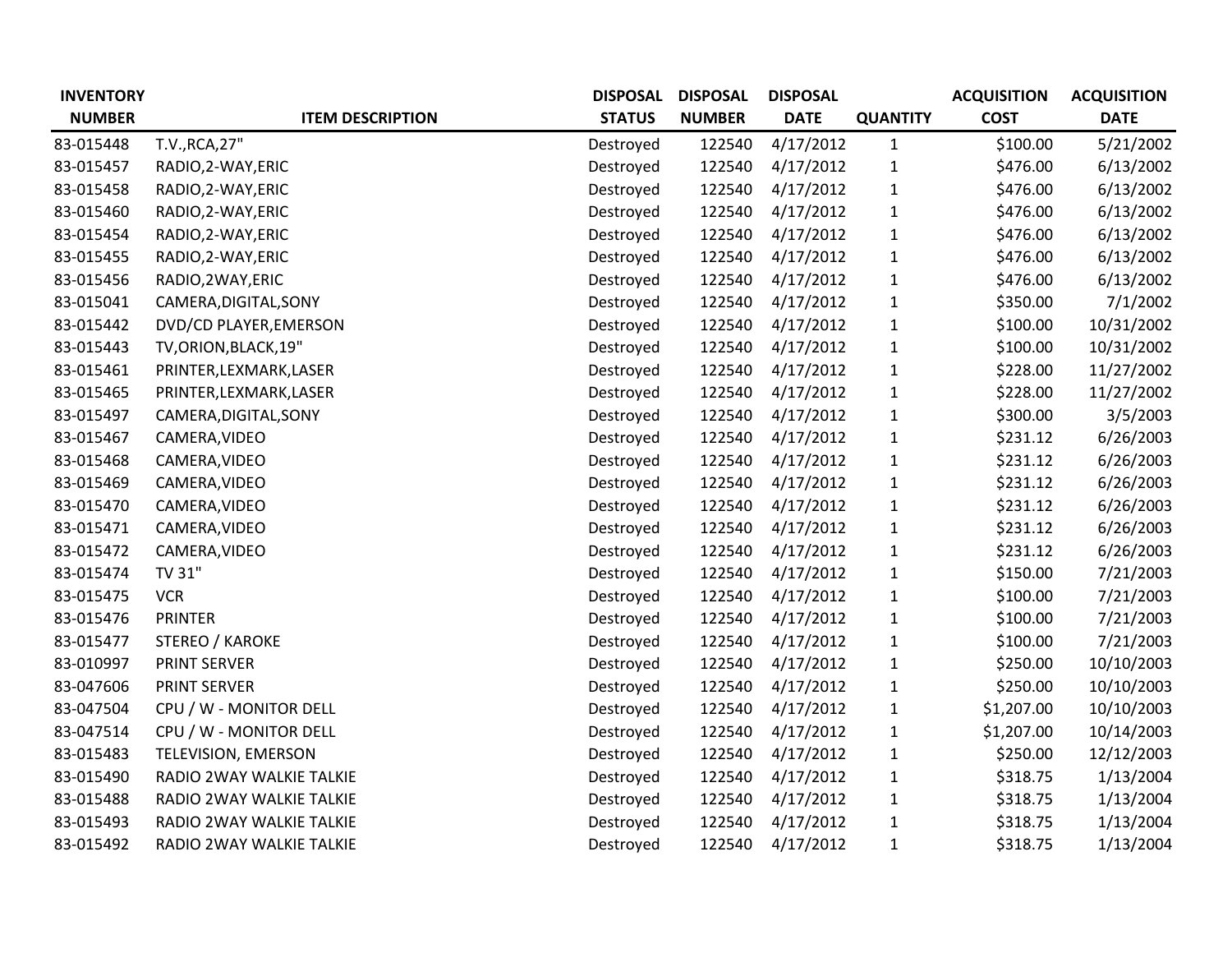| <b>INVENTORY</b> |                                       | <b>DISPOSAL</b> | <b>DISPOSAL</b> | <b>DISPOSAL</b> |                 | <b>ACQUISITION</b> | <b>ACQUISITION</b> |
|------------------|---------------------------------------|-----------------|-----------------|-----------------|-----------------|--------------------|--------------------|
| <b>NUMBER</b>    | <b>ITEM DESCRIPTION</b>               | <b>STATUS</b>   | <b>NUMBER</b>   | <b>DATE</b>     | <b>QUANTITY</b> | <b>COST</b>        | <b>DATE</b>        |
| 83-015034        | RADIO 2WAY WALKIE TALKIE              | Destroyed       | 122540          | 4/17/2012       | $\mathbf{1}$    | \$318.75           | 1/13/2004          |
| 83-015031        | RADIO 2WAY WALKIE TALKIE              | Destroyed       | 122540          | 4/17/2012       | $\mathbf{1}$    | \$318.75           | 1/13/2004          |
| 83-047681        | ICE MACHINE 1 OF 2 PIECES             | Destroyed       | 122540          | 4/17/2012       | $\mathbf{1}$    | \$3,473.06         | 7/26/2004          |
| 83-015067        | <b>DISHWASHER</b>                     | Destroyed       | 122540          | 4/17/2012       | $\mathbf{1}$    | \$6,297.00         | 10/27/2004         |
| 83-015091        | AIR CONDITIONER / HEATER              | Destroyed       | 122540          | 4/17/2012       | $\mathbf{1}$    | \$680.00           | 10/27/2004         |
| 83-016004        | <b>ICEMACHINE</b>                     | Destroyed       | 122540          | 4/17/2012       | $\mathbf{1}$    | \$4,950.00         | 3/23/2005          |
| 83-015071        | RADIO 2WAY HAND HELD                  | Destroyed       | 122540          | 4/17/2012       | $\mathbf{1}$    | \$318.75           | 3/31/2005          |
| 83-015077        | RADIO 2WAY HAND HELD                  | Destroyed       | 122540          | 4/17/2012       | $\mathbf{1}$    | \$318.75           | 3/31/2005          |
| 83-015076        | RADIO 2WAY HAND HELD                  | Destroyed       | 122540          | 4/17/2012       | $\mathbf{1}$    | \$318.75           | 3/31/2005          |
| 83-015082        | RADIO 2WAY HAND HELD                  | Destroyed       | 122540          | 4/17/2012       | $\mathbf{1}$    | \$318.75           | 3/31/2005          |
| 83-047769        | ETHERNET SWITCH 2940                  | Destroyed       | 122540          | 4/17/2012       | $\mathbf{1}$    | \$596.00           | 9/8/2005           |
| 83-015119        | <b>CHAIR WITH ARMS</b>                | Destroyed       | 122540          | 4/17/2012       | $\mathbf{1}$    | \$850.50           | 12/22/2005         |
| 83-015191        | MIXER FOOD 20 QT CORRECTIONAL         | Destroyed       | 122540          | 4/17/2012       | $\mathbf{1}$    | \$5,316.99         | 1/23/2007          |
| 83-015181        | <b>OVEN PRESSURELESS STEAM COOKER</b> | Destroyed       | 122540          | 4/17/2012       | $\mathbf{1}$    | \$4,680.27         | 3/13/2007          |
| 83-015273        | <b>GAME TABLE</b>                     | Destroyed       | 122540          | 4/17/2012       | $\mathbf{1}$    | \$601.00           | 9/26/2007          |
| 83-015275        | <b>GAME TABLE</b>                     | Destroyed       | 122540          | 4/17/2012       | $\mathbf{1}$    | \$601.00           | 9/26/2007          |
| 83-015276        | <b>GAME TABLE</b>                     | Destroyed       | 122540          | 4/17/2012       | $\mathbf{1}$    | \$601.00           | 9/26/2007          |
| 83-015277        | <b>GAME TABLE</b>                     | Destroyed       | 122540          | 4/17/2012       | $\mathbf{1}$    | \$601.00           | 9/26/2007          |
| 83-015278        | <b>GAME TABLE</b>                     | Destroyed       | 122540          | 4/17/2012       | $\mathbf{1}$    | \$601.00           | 9/26/2007          |
| 83-015279        | <b>GAME TABLE</b>                     | Destroyed       | 122540          | 4/17/2012       | $\mathbf{1}$    | \$601.00           | 9/26/2007          |
| 83-015281        | <b>GAME TABLE</b>                     | Destroyed       | 122540          | 4/17/2012       | $\mathbf{1}$    | \$601.00           | 9/26/2007          |
| 83-015282        | <b>GAME TABLE</b>                     | Destroyed       | 122540          | 4/17/2012       | $\mathbf{1}$    | \$601.00           | 9/26/2007          |
| 83-015283        | <b>GAME TABLE</b>                     | Destroyed       | 122540          | 4/17/2012       | $\mathbf{1}$    | \$601.00           | 9/26/2007          |
| 83-015284        | <b>GAME TABLE</b>                     | Destroyed       | 122540          | 4/17/2012       | $\mathbf{1}$    | \$601.00           | 9/26/2007          |
| 83-021027        | <b>UPS POWER SUPPLY</b>               | Destroyed       | 122540          | 4/17/2012       | $\mathbf{1}$    | \$625.00           | 4/10/2008          |
| 83-021033        | <b>UPS POWER SUPPLY</b>               | Destroyed       | 122540          | 4/17/2012       | $\mathbf 1$     | \$625.00           | 4/10/2008          |
| 83-021034        | <b>UPS POWER SUPPLY</b>               | Destroyed       | 122540          | 4/17/2012       | $\mathbf{1}$    | \$625.00           | 4/10/2008          |
| 83-021040        | <b>UPS POWER SUPPLY</b>               | Destroyed       | 122540          | 4/17/2012       | $\mathbf{1}$    | \$625.00           | 4/10/2008          |
| 83-054859        | <b>GOLF CART ELECTRIC</b>             | Destroyed       | 122540          | 4/17/2012       | $\mathbf{1}$    | \$1,350.00         | 10/16/2008         |
| 83-054858        | <b>GOLF CART ELECTRIC</b>             | Destroyed       | 122540          | 4/17/2012       | $\mathbf{1}$    | \$1,350.00         | 10/16/2008         |
| 83-015266        | RANGE, 6 BURNERS WITH 24" GRIDDLE     | Destroyed       | 122540          | 4/17/2012       | $\mathbf{1}$    | \$3,233.00         | 11/17/2008         |
| 83-021060        | <b>MICROSCOPE</b>                     | Destroyed       | 122540          | 4/17/2012       | $\mathbf{1}$    | \$976.00           | 11/17/2008         |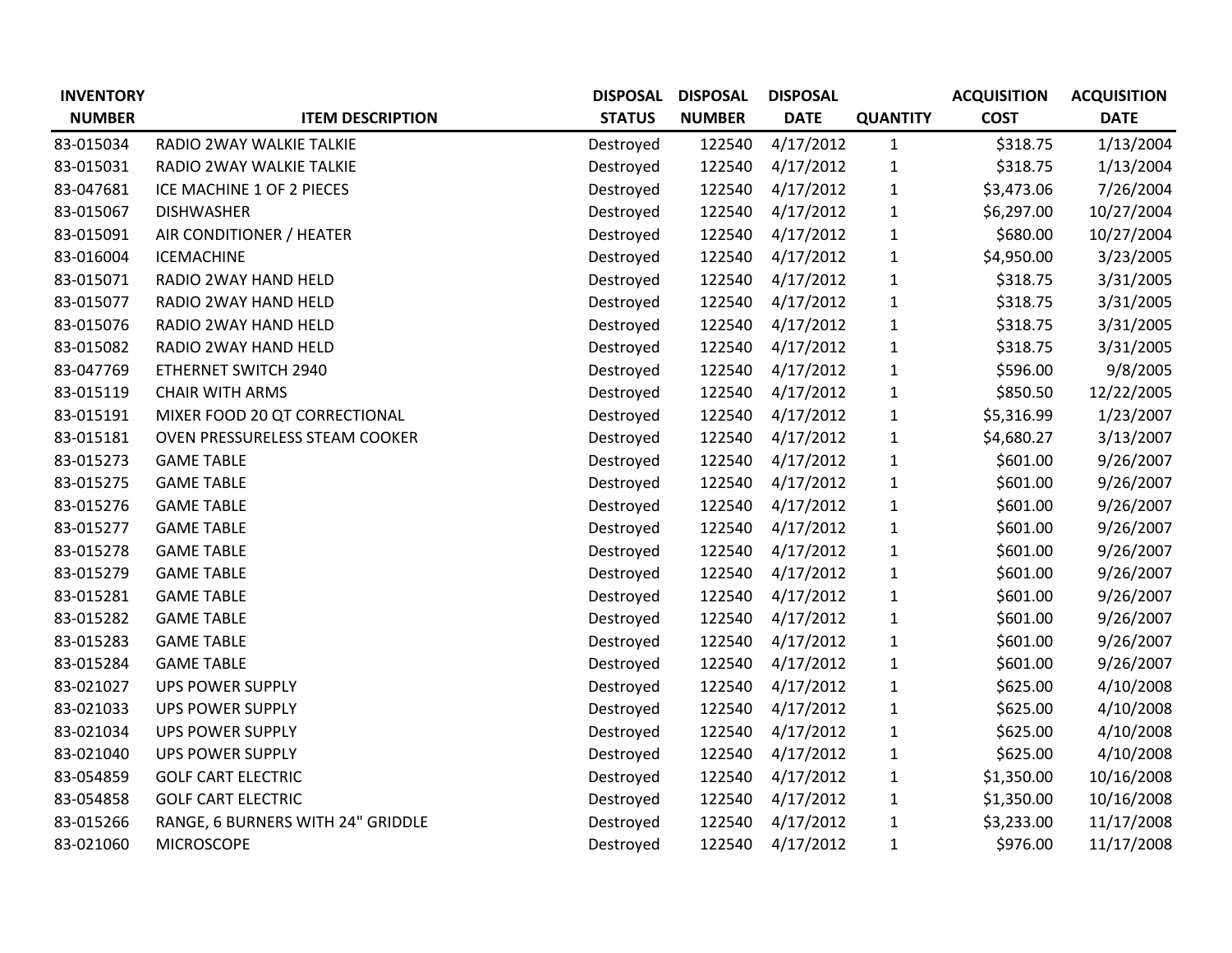| <b>INVENTORY</b> |                                      | <b>DISPOSAL</b> | <b>DISPOSAL</b> | <b>DISPOSAL</b> |                 | <b>ACQUISITION</b> | <b>ACQUISITION</b> |
|------------------|--------------------------------------|-----------------|-----------------|-----------------|-----------------|--------------------|--------------------|
| <b>NUMBER</b>    | <b>ITEM DESCRIPTION</b>              | <b>STATUS</b>   | <b>NUMBER</b>   | <b>DATE</b>     | <b>QUANTITY</b> | <b>COST</b>        | <b>DATE</b>        |
| 83-016043        | AIR COND - HEAT PUMP-AIR CONDITIONER | Destroyed       | 122540          | 4/17/2012       | $\mathbf{1}$    | \$752.00           | 1/28/2009          |
| 83-016046        | AIR CONDITIONER / HEATER             | Destroyed       | 122540          | 4/17/2012       | $\mathbf{1}$    | \$469.00           | 12/23/2009         |
| 83-011895        | LECTERN, REVOLVING STAND, ATLAS      | Destroyed       | 122563          | 4/17/2012       | $\mathbf{1}$    | \$1,793.00         | 9/30/1998          |
| 83-012685        | CPU-PERSONAL COMPUTER                | Destroyed       | 122563          | 4/17/2012       | $\mathbf{1}$    | \$1,660.00         | 7/15/1995          |
| 83-012731        | DESK-EXECUTIVE, TEACHERS             | Destroyed       | 122563          | 4/17/2012       | 1               | \$760.00           | 2/15/1999          |
| 83-012736        | DESK-EXECUTIVE, TEACHERS, 30X60      | Destroyed       | 122563          | 4/17/2012       | $\mathbf{1}$    | \$692.00           | 2/15/1999          |
| 83-012738        | DESK-EXECUTIVE, TEACHERS, 30X60      | Destroyed       | 122563          | 4/17/2012       | $\mathbf{1}$    | \$692.00           | 2/15/1999          |
| 83-012739        | DESK-EXECUTIVE, TEACHERS, 30X60      | Destroyed       | 122563          | 4/17/2012       | $\mathbf{1}$    | \$692.00           | 2/15/1999          |
| 83-012740        | CREDENZA, 24X72                      | Destroyed       | 122563          | 4/17/2012       | $\mathbf 1$     | \$662.00           | 2/15/1999          |
| 83-012741        | DESK-EXECUTIVE,30X60                 | Destroyed       | 122563          | 4/17/2012       | $\mathbf{1}$    | \$692.00           | 2/15/1999          |
| 83-012742        | DESK-EXECUTIVE,30X60                 | Destroyed       | 122563          | 4/17/2012       | 1               | \$692.00           | 2/15/1999          |
| 83-012743        | DESK-EXECUTIVE,30X60                 | Destroyed       | 122563          | 4/17/2012       | $\mathbf{1}$    | \$692.00           | 2/15/1999          |
| 83-012744        | DESK-EXECUTIVE, 30X60                | Destroyed       | 122563          | 4/17/2012       | 1               | \$692.00           | 2/15/1999          |
| 83-012745        | DESK-EXECUTIVE,30X60                 | Destroyed       | 122563          | 4/17/2012       | $\mathbf{1}$    | \$692.00           | 2/15/1999          |
| 83-012746        | DESK-EXECUTIVE,30X60                 | Destroyed       | 122563          | 4/17/2012       | $\mathbf{1}$    | \$692.00           | 2/15/1999          |
| 83-012747        | DESK-EXECUTIVE,30X60                 | Destroyed       | 122563          | 4/17/2012       | $\mathbf{1}$    | \$692.00           | 2/15/1999          |
| 83-012748        | DESK-EXECUTIVE,30X60                 | Destroyed       | 122563          | 4/17/2012       | $\mathbf{1}$    | \$692.00           | 2/15/1999          |
| 83-012749        | DESK-EXECUTIVE,30X60                 | Destroyed       | 122563          | 4/17/2012       | $\mathbf{1}$    | \$692.00           | 2/15/1999          |
| 83-012750        | DESK-EXECUTIVE,30X60                 | Destroyed       | 122563          | 4/17/2012       | $\mathbf 1$     | \$692.00           | 2/15/1999          |
| 83-012765        | DOLL-ANATOMICAL DOLL                 | Destroyed       | 122563          | 4/17/2012       | 1               | \$700.00           | 2/12/2002          |
| 83-012770        | DOLL-ANATOMICAL DOLL                 | Destroyed       | 122563          | 4/17/2012       | 1               | \$700.00           | 2/12/2002          |
| 83-012777        | <b>BUFFER-FLOOR POLISHER</b>         | Destroyed       | 122563          | 4/17/2012       | $\mathbf{1}$    | \$1,497.00         | 3/15/1999          |
| 83-012778        | DESK-EXECUTIVE,30X60                 | Destroyed       | 122563          | 4/17/2012       | $\mathbf{1}$    | \$692.00           | 2/15/1999          |
| 83-012780        | DESK-EXECUTIVE, 30X60                | Destroyed       | 122563          | 4/17/2012       | $\mathbf{1}$    | \$692.00           | 2/15/1999          |
| 83-055057        | <b>SURGE PROTECTOR, CPU</b>          | Destroyed       | 122563          | 4/17/2012       | $\mathbf{1}$    | \$1,000.00         | 10/4/2000          |
| 83-055122        | CPU-PERSONAL COMPUTER                | Destroyed       | 122563          | 4/17/2012       | $\mathbf{1}$    | \$1,378.00         | 4/24/2001          |
| 83-055123        | <b>CPU-PER COMPUTER</b>              | Destroyed       | 122563          | 4/17/2012       | $\mathbf{1}$    | \$1,378.00         | 4/24/2001          |
| 83-055126        | CPU-PERSONAL COMPUTER                | Destroyed       | 122563          | 4/17/2012       | $\mathbf{1}$    | \$1,378.00         | 4/25/2001          |
| 83-057556        | FILE, COMPUTER                       | Destroyed       | 122563          | 4/17/2012       | 1               | \$2,068.00         | 1/28/2000          |
| 83-057584        | REFRIGERATOR, WHIRLPOOL              | Destroyed       | 122563          | 4/17/2012       | 1               | \$919.00           | 1/28/2000          |
| 83-060830        | TV/VCR COMBO, VHS, STERO, COLOR      | Destroyed       | 122563          | 4/17/2012       | $\mathbf{1}$    | \$500.00           | 10/15/1995         |
| 83-004029        | MONITOR-COMPUTER MONITOR             | Destroyed       | 122563          | 4/17/2012       | $\mathbf{1}$    | \$233.00           | 4/15/1999          |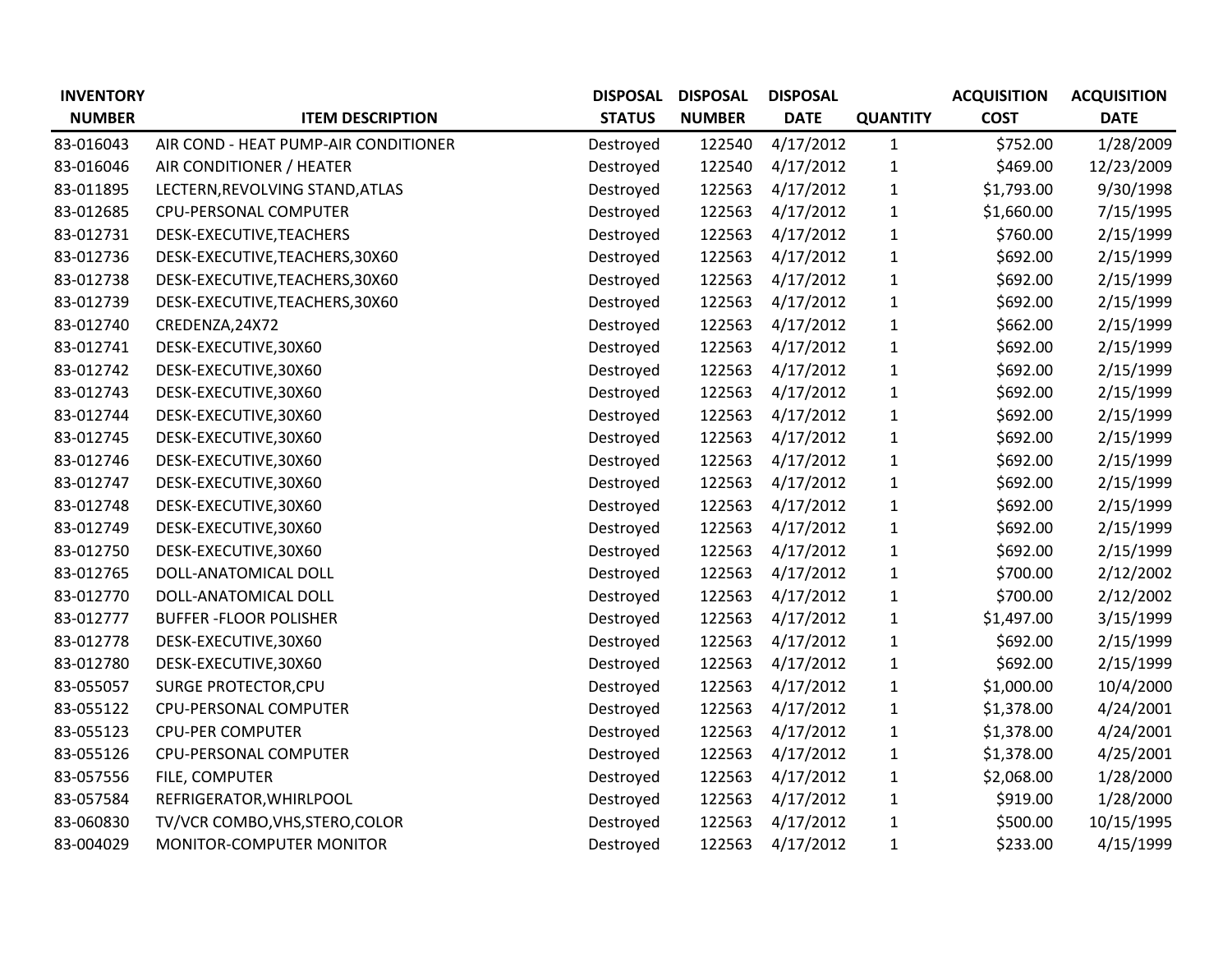| <b>INVENTORY</b> |                                  | <b>DISPOSAL</b> | <b>DISPOSAL</b> | <b>DISPOSAL</b> |                 | <b>ACQUISITION</b> | <b>ACQUISITION</b> |
|------------------|----------------------------------|-----------------|-----------------|-----------------|-----------------|--------------------|--------------------|
| <b>NUMBER</b>    | <b>ITEM DESCRIPTION</b>          | <b>STATUS</b>   | <b>NUMBER</b>   | <b>DATE</b>     | <b>QUANTITY</b> | <b>COST</b>        | <b>DATE</b>        |
| 83-012692        | TV/VCR COMBO,20", COLOR          | Destroyed       | 122563          | 4/17/2012       | $\mathbf{1}$    | \$494.00           | 11/15/1996         |
| 83-012697        | TV/VCR COMBO, 20", COLOR         | Destroyed       | 122563          | 4/17/2012       | $\mathbf{1}$    | \$494.00           | 11/15/1996         |
| 83-012700        | MONITOR-COMPUTER MONITOR, 14"    | Destroyed       | 122563          | 4/17/2012       | $\mathbf{1}$    | \$327.00           | 7/15/1995          |
| 83-012701        | TV/VCR COMBO, 20", COLOR         | Destroyed       | 122563          | 4/17/2012       | $\mathbf{1}$    | \$494.00           | 11/15/1996         |
| 83-012702        | TV/VCR COMBO, 20", COLOR         | Destroyed       | 122563          | 4/17/2012       | $\mathbf{1}$    | \$494.00           | 11/15/1996         |
| 83-012767        | <b>VCR-VIDEO CASSETTE RECORD</b> | Destroyed       | 122563          | 4/17/2012       | $\mathbf{1}$    | \$100.00           | 2/21/2002          |
| 83-012768        | TELEVISION, SANYO                | Destroyed       | 122563          | 4/17/2012       | $\mathbf{1}$    | \$195.00           | 9/13/2001          |
| 83-012769        | VIDEO CASSETTE RECORDER, SANYO   | Destroyed       | 122563          | 4/17/2012       | $\mathbf{1}$    | \$135.00           | 9/13/2001          |
| 83-012771        | <b>VCR-VIDEO CASSETTE RECORD</b> | Destroyed       | 122563          | 4/17/2012       | $\mathbf{1}$    | \$125.00           | 4/3/2002           |
| 83-012772        | TELEVISION, KONICA               | Destroyed       | 122563          | 4/17/2012       | $\mathbf{1}$    | \$150.00           | 4/3/2002           |
| 83-012773        | TV, SHARP, 25"                   | Destroyed       | 122563          | 4/17/2012       | $\mathbf{1}$    | \$210.00           | 2/21/2002          |
| 83-012784        | PRINTER-COMPUTER, DESK JET       | Destroyed       | 122563          | 4/17/2012       | $\mathbf{1}$    | \$266.00           | 4/15/1999          |
| 83-012785        | PRINTER-COMPUTER, DESK JET       | Destroyed       | 122563          | 4/17/2012       | $\mathbf{1}$    | \$266.00           | 4/15/1999          |
| 83-012788        | PRINTER-COMPUTER, DESK JET       | Destroyed       | 122563          | 4/17/2012       | $\mathbf{1}$    | \$266.00           | 4/15/1999          |
| 83-012789        | PRINTER-COMPUTER, DESK JET       | Destroyed       | 122563          | 4/17/2012       | $\mathbf{1}$    | \$266.00           | 4/15/1999          |
| 83-012790        | PRINTER-COMPUTER, DESK JET       | Destroyed       | 122563          | 4/17/2012       | $\mathbf{1}$    | \$266.00           | 4/15/1999          |
| 83-016143        | <b>VCR-VIDEO CASSETTE RECORD</b> | Destroyed       | 122563          | 4/17/2012       | $\mathbf{1}$    | \$125.00           | 3/15/1994          |
| 83-053808        | POWER SUPPLY, PWR UPS            | Destroyed       | 122563          | 4/17/2012       | $\mathbf{1}$    | \$489.00           | 7/6/2000           |
| 83-053812        | POWER SUPPLY, PWR UPS            | Destroyed       | 122563          | 4/17/2012       | $\mathbf{1}$    | \$489.00           | 7/6/2000           |
| 83-055090        | COMPUTER MONITOR, COMPAQ, COLOR  | Destroyed       | 122563          | 4/17/2012       | $\mathbf{1}$    | \$180.00           | 4/24/2001          |
| 83-055091        | COMPUTER MONITOR, COMPAQ, COLOR  | Destroyed       | 122563          | 4/17/2012       | $\mathbf{1}$    | \$180.00           | 4/24/2001          |
| 83-055093        | COMPUTER MONITOR, COLOE, COMPAQ  | Destroyed       | 122563          | 4/17/2012       | $\mathbf{1}$    | \$180.00           | 4/24/2001          |
| 83-055133        | CAMERA, KODAK                    | Destroyed       | 122563          | 4/17/2012       | $\mathbf{1}$    | \$250.00           | 4/15/2002          |
| 83-057567        | COMPUTER-PRINTER, HP DESKJET     | Destroyed       | 122563          | 4/17/2012       | $\mathbf{1}$    | \$397.00           | 1/28/2000          |
| 83-057569        | COMPUTER-PRINTER, HP DESKJET     | Destroyed       | 122563          | 4/17/2012       | $\mathbf{1}$    | \$397.00           | 1/28/2000          |
| 83-060295        | TV,19IN.COLOR W/REMOTE CONTRO    | Destroyed       | 122563          | 4/17/2012       | $\mathbf{1}$    | \$264.00           | 6/15/1989          |
| 83-060303        | VCR, SHARP                       | Destroyed       | 122563          | 4/17/2012       | $\mathbf{1}$    | \$269.00           | 6/15/1989          |
| 83-060796        | TV,25",COLOR                     | Destroyed       | 122563          | 4/17/2012       | $\mathbf{1}$    | \$350.00           | 6/15/1994          |
| 83-060797        | TV,25", COLOR                    | Destroyed       | 122563          | 4/17/2012       | $\mathbf{1}$    | \$350.00           | 6/15/1994          |
| 83-060798        | TV,25",COLOR                     | Destroyed       | 122563          | 4/17/2012       | $\mathbf{1}$    | \$350.00           | 6/15/1994          |
| 83-060801        | <b>VCR-VIDEO CASSETTE RECORD</b> | Destroyed       | 122563          | 4/17/2012       | $\mathbf{1}$    | \$285.00           | 6/15/1994          |
| 83-060803        | <b>VCR-VIDEO CASSETTE RECORD</b> | Destroyed       | 122563          | 4/17/2012       | $\mathbf{1}$    | \$285.00           | 6/15/1994          |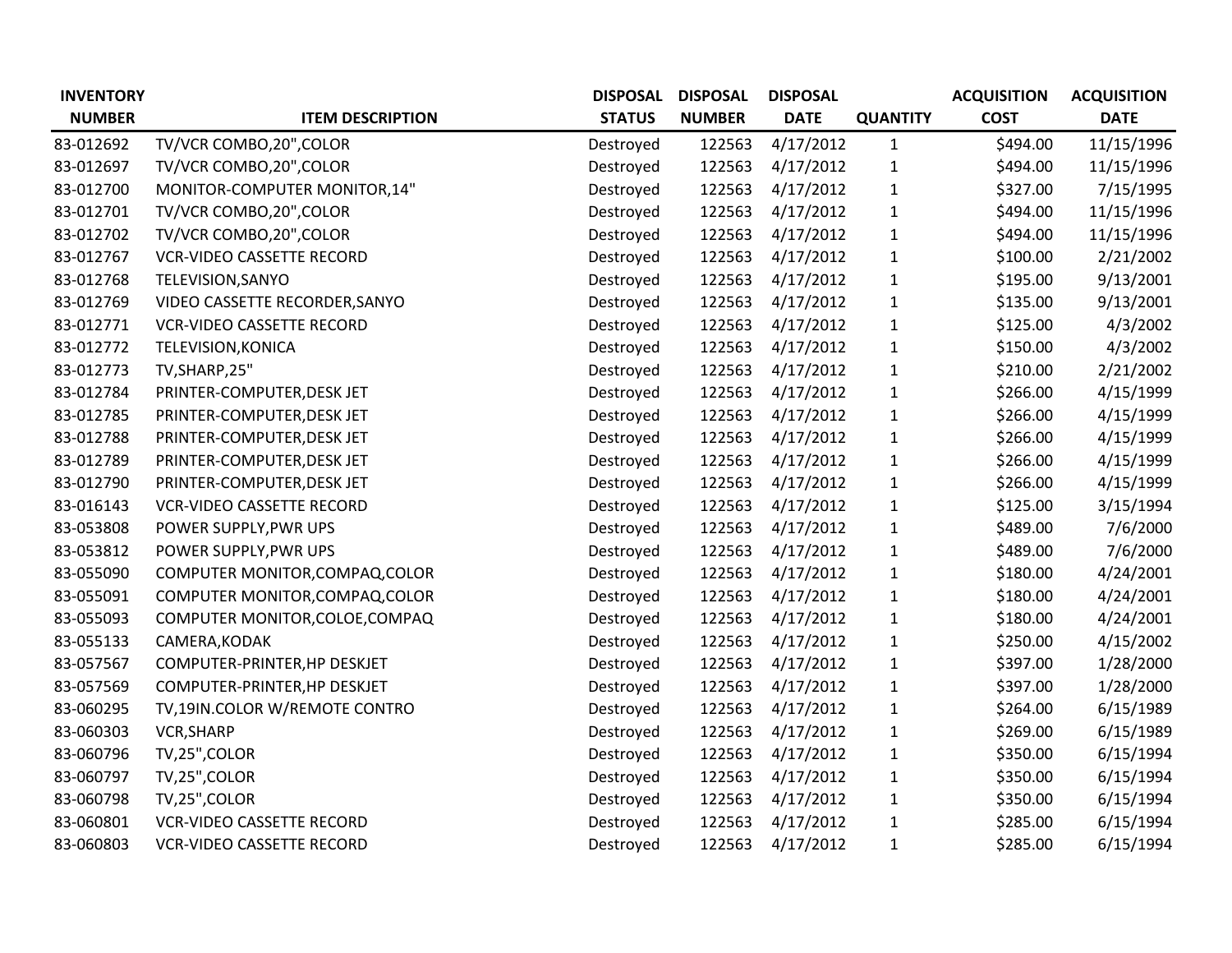| <b>INVENTORY</b> |                                    | <b>DISPOSAL</b> | <b>DISPOSAL</b> | <b>DISPOSAL</b> |                 | <b>ACQUISITION</b> | <b>ACQUISITION</b> |
|------------------|------------------------------------|-----------------|-----------------|-----------------|-----------------|--------------------|--------------------|
| <b>NUMBER</b>    | <b>ITEM DESCRIPTION</b>            | <b>STATUS</b>   | <b>NUMBER</b>   | <b>DATE</b>     | <b>QUANTITY</b> | <b>COST</b>        | <b>DATE</b>        |
| 83-060804        | <b>VCR-VIDEO CASSETTE RECORD</b>   | Destroyed       | 122563          | 4/17/2012       | $\mathbf{1}$    | \$285.00           | 6/15/1994          |
| 83-012766        | TIME, ATTENDANCE CLOCK             | Destroyed       | 122563          | 4/17/2012       | $\mathbf{1}$    | \$543.00           | 5/22/2002          |
| 83-055177        | MONITOR, COMPUTER, DELL            | Destroyed       | 122563          | 4/17/2012       | $\mathbf{1}$    | \$100.00           | 7/11/2002          |
| 83-055180        | MONITOR, COMPUTER, DELL            | Destroyed       | 122563          | 4/17/2012       | $\mathbf{1}$    | \$100.00           | 7/11/2002          |
| 83-055181        | MONITOR, COMPUTER, DELL            | Destroyed       | 122563          | 4/17/2012       | $\mathbf{1}$    | \$100.00           | 7/11/2002          |
| 83-055183        | CPU, PERS COMPUTER, DELL           | Destroyed       | 122563          | 4/17/2012       | $\mathbf{1}$    | \$1,110.00         | 7/11/2002          |
| 83-055185        | CPU, PERS COMPUTER, DELL           | Destroyed       | 122563          | 4/17/2012       | $\mathbf{1}$    | \$1,110.00         | 7/11/2002          |
| 83-055186        | CPU, PERS COMPUTER, DELL           | Destroyed       | 122563          | 4/17/2012       | $\mathbf{1}$    | \$1,110.00         | 7/11/2002          |
| 83-055187        | CPU, PERS COMPUTER, DELL           | Destroyed       | 122563          | 4/17/2012       | $\mathbf{1}$    | \$1,110.00         | 7/11/2002          |
| 83-055190        | CPU, PERS COMPUTER, DELL           | Destroyed       | 122563          | 4/17/2012       | $\mathbf{1}$    | \$1,110.00         | 7/17/2002          |
| 83-055191        | <b>PRINTER</b>                     | Destroyed       | 122563          | 4/17/2012       | $\mathbf{1}$    | \$150.00           | 7/17/2002          |
| 83-012781        | PRINTER, DESK JET                  | Destroyed       | 122563          | 4/17/2012       | $\mathbf{1}$    | \$120.00           | 7/17/2002          |
| 83-012791        | T V, SHARP, BLACK                  | Destroyed       | 122563          | 4/17/2012       | $\mathbf{1}$    | \$350.00           | 7/17/2002          |
| 83-012792        | PRINTER, SCAN JET                  | Destroyed       | 122563          | 4/17/2012       | $\mathbf{1}$    | \$190.00           | 7/17/2002          |
| 83-012793        | TV, SHARP, BLACK                   | Destroyed       | 122563          | 4/17/2012       | $\mathbf{1}$    | \$200.00           | 7/17/2002          |
| 83-053610        | PRINTER, LEXMARK, LASER            | Destroyed       | 122563          | 4/17/2012       | $\mathbf{1}$    | \$259.00           | 10/16/2002         |
| 83-053602        | MONITOR, DELL, COLOR               | Destroyed       | 122563          | 4/17/2012       | $\mathbf{1}$    | \$100.00           | 10/16/2002         |
| 83-053605        | <b>EMBROIDERY MACHINE-BROTHERS</b> | Destroyed       | 122563          | 4/17/2012       | $\mathbf{1}$    | \$150.00           | 10/16/2002         |
| 83-053601        | CPU, DELL, DIMENSION               | Destroyed       | 122563          | 4/17/2012       | $\mathbf{1}$    | \$958.00           | 10/16/2002         |
| 83-057610        | CPU/MONITOR                        | Destroyed       | 122563          | 4/17/2012       | $\mathbf{1}$    | \$1,213.59         | 8/21/2003          |
| 83-057611        | CPU/MONITOR                        | Destroyed       | 122563          | 4/17/2012       | $\mathbf{1}$    | \$1,213.59         | 8/21/2003          |
| 83-057613        | CPU/MONITOR                        | Destroyed       | 122563          | 4/17/2012       | $\mathbf{1}$    | \$1,213.59         | 8/21/2003          |
| 83-057617        | CPU/MONITOR                        | Destroyed       | 122563          | 4/17/2012       | $\mathbf{1}$    | \$1,213.59         | 8/21/2003          |
| 83-057618        | CPU/MONITOR                        | Destroyed       | 122563          | 4/17/2012       | $\mathbf{1}$    | \$1,213.59         | 8/21/2003          |
| 83-057585        | <b>SCANTRON</b>                    | Destroyed       | 122563          | 4/17/2012       | $\mathbf{1}$    | \$4,530.00         | 8/21/2003          |
| 83-055232        | <b>COMPUTER-DELL THIN CLIENT</b>   | Destroyed       | 122563          | 4/17/2012       | $\mathbf 1$     | \$675.78           | 7/19/2004          |
| 83-055238        | COMPUTER DELL THIN CLIENT          | Destroyed       | 122563          | 4/17/2012       | $\mathbf{1}$    | \$675.78           | 7/19/2004          |
| 83-055243        | <b>COMPUTER DELL THIN CLIENT</b>   | Destroyed       | 122563          | 4/17/2012       | $\mathbf{1}$    | \$675.78           | 7/19/2004          |
| 83-053627        | <b>COMPUTER DELL THIN CLIENT</b>   | Destroyed       | 122563          | 4/17/2012       | $\mathbf{1}$    | \$675.78           | 9/15/2004          |
| 83-053631        | <b>COMPUTER DELL THIN CLIENT</b>   | Destroyed       | 122563          | 4/17/2012       | $\mathbf{1}$    | \$675.78           | 9/15/2004          |
| 83-053632        | COMPUTER DELL THIN CLIENT          | Destroyed       | 122563          | 4/17/2012       | $\mathbf{1}$    | \$675.78           | 9/15/2004          |
| 83-053633        | <b>COMPUTER DELL THIN CLIENT</b>   | Destroyed       | 122563          | 4/17/2012       | $\mathbf{1}$    | \$675.78           | 9/15/2004          |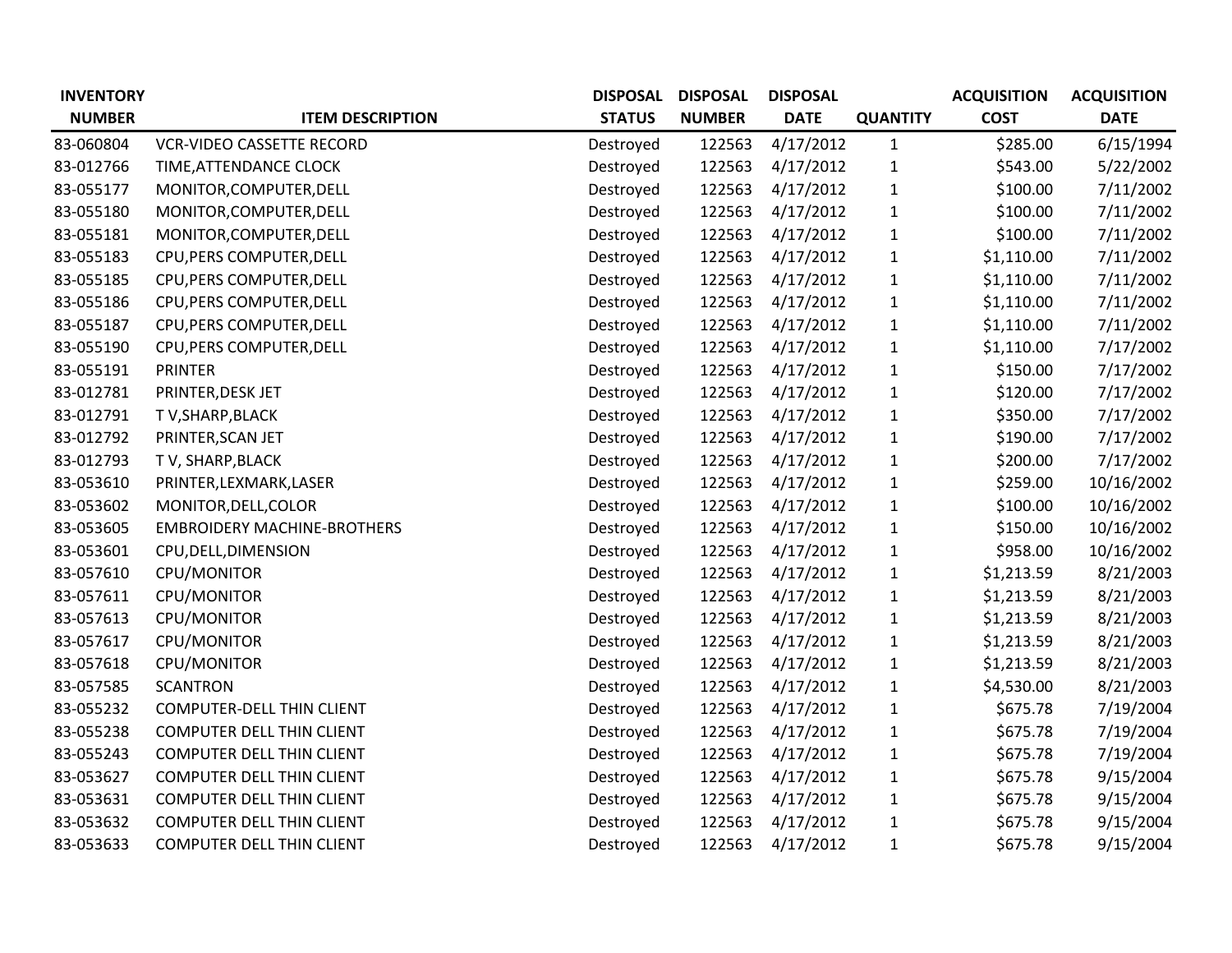| <b>INVENTORY</b> |                                  | <b>DISPOSAL</b> | <b>DISPOSAL</b> | <b>DISPOSAL</b> |                 | <b>ACQUISITION</b> | <b>ACQUISITION</b> |
|------------------|----------------------------------|-----------------|-----------------|-----------------|-----------------|--------------------|--------------------|
| <b>NUMBER</b>    | <b>ITEM DESCRIPTION</b>          | <b>STATUS</b>   | <b>NUMBER</b>   | <b>DATE</b>     | <b>QUANTITY</b> | <b>COST</b>        | <b>DATE</b>        |
| 83-053634        | <b>COMPUTER DELL THIN CLIENT</b> | Destroyed       | 122563          | 4/17/2012       | $\mathbf{1}$    | \$675.78           | 9/15/2004          |
| 83-053635        | COMPUTER DELL THIN CLIENT        | Destroyed       | 122563          | 4/17/2012       | $\mathbf{1}$    | \$675.78           | 9/15/2004          |
| 83-053636        | <b>COMPUTER DELL THIN CLIENT</b> | Destroyed       | 122563          | 4/17/2012       | $\mathbf{1}$    | \$675.78           | 9/15/2004          |
| 83-053637        | <b>COMPUTER DELL THIN CLIENT</b> | Destroyed       | 122563          | 4/17/2012       | $\mathbf{1}$    | \$675.78           | 9/15/2004          |
| 83-053638        | <b>COMPUTER DELL THIN CLIENT</b> | Destroyed       | 122563          | 4/17/2012       | $\mathbf{1}$    | \$675.78           | 9/15/2004          |
| 83-053641        | COMPUTER DELL THIN CLIENT        | Destroyed       | 122563          | 4/17/2012       | $\mathbf{1}$    | \$675.78           | 9/15/2004          |
| 83-053642        | <b>COMPUTER DELL THIN CLIENT</b> | Destroyed       | 122563          | 4/17/2012       | $\mathbf{1}$    | \$675.78           | 9/15/2004          |
| 83-053650        | <b>COMPUTER DELL THIN CLIENT</b> | Destroyed       | 122563          | 4/17/2012       | $\mathbf{1}$    | \$675.78           | 9/15/2004          |
| 83-053649        | <b>COMPUTER DELL THIN CLIENT</b> | Destroyed       | 122563          | 4/17/2012       | $\mathbf{1}$    | \$675.78           | 9/15/2004          |
| 83-053655        | <b>COMPUTER DELL THIN CLIENT</b> | Destroyed       | 122563          | 4/17/2012       | $\mathbf{1}$    | \$675.78           | 9/15/2004          |
| 83-053648        | <b>COMPUTER DELL THIN CLIENT</b> | Destroyed       | 122563          | 4/17/2012       | $\mathbf{1}$    | \$675.78           | 9/15/2004          |
| 83-053647        | <b>COMPUTER DELL THIN CLIENT</b> | Destroyed       | 122563          | 4/17/2012       | $\mathbf{1}$    | \$675.78           | 9/15/2004          |
| 83-053646        | COMPUTER DELL THIN CLIENT        | Destroyed       | 122563          | 4/17/2012       | $\mathbf{1}$    | \$675.78           | 9/15/2004          |
| 83-053651        | <b>COMPUTER DELL THIN CLIENT</b> | Destroyed       | 122563          | 4/17/2012       | $\mathbf{1}$    | \$675.78           | 9/15/2004          |
| 83-053652        | COMPUTER DELL THIN CLIENT        | Destroyed       | 122563          | 4/17/2012       | $\mathbf{1}$    | \$675.78           | 9/15/2004          |
| 83-053659        | COMPUTER DELL THIN CLIENT        | Destroyed       | 122563          | 4/17/2012       | $\mathbf{1}$    | \$675.78           | 9/15/2004          |
| 83-053660        | <b>COMPUTER DELL THIN CLIENT</b> | Destroyed       | 122563          | 4/17/2012       | $\mathbf{1}$    | \$675.78           | 9/15/2004          |
| 83-053645        | <b>COMPUTER DELL THIN CLIENT</b> | Destroyed       | 122563          | 4/17/2012       | $\mathbf{1}$    | \$675.78           | 9/15/2004          |
| 83-053658        | <b>COMPUTER DELL THIN CLIENT</b> | Destroyed       | 122563          | 4/17/2012       | $\mathbf{1}$    | \$675.78           | 9/15/2004          |
| 83-053657        | COMPUTER DELL THIN CLIENT        | Destroyed       | 122563          | 4/17/2012       | $\mathbf{1}$    | \$675.78           | 9/15/2004          |
| 83-053640        | <b>COMPUTER DELL THIN CLIENT</b> | Destroyed       | 122563          | 4/17/2012       | $\mathbf{1}$    | \$675.78           | 9/15/2004          |
| 83-053639        | <b>COMPUTER DELL THIN CLIENT</b> | Destroyed       | 122563          | 4/17/2012       | $\mathbf{1}$    | \$675.78           | 9/15/2004          |
| 83-053654        | COMPUTER DELL THIN CLIENT        | Destroyed       | 122563          | 4/17/2012       | $\mathbf{1}$    | \$675.78           | 9/15/2004          |
| 83-053653        | <b>COMPUTER DELL THIN CLIENT</b> | Destroyed       | 122563          | 4/17/2012       | $\mathbf{1}$    | \$675.78           | 9/15/2004          |
| 83-053643        | <b>COMPUTER DELL THIN CLIENT</b> | Destroyed       | 122563          | 4/17/2012       | $\mathbf{1}$    | \$675.78           | 9/15/2004          |
| 83-053644        | <b>COMPUTER DELL THIN CLIENT</b> | Destroyed       | 122563          | 4/17/2012       | $\mathbf{1}$    | \$675.78           | 9/15/2004          |
| 83-053656        | <b>COMPUTER DELL THIN CLIENT</b> | Destroyed       | 122563          | 4/17/2012       | $\mathbf{1}$    | \$675.78           | 9/15/2004          |
| 83-053664        | <b>COMPUTER DELL THIN CLIENT</b> | Destroyed       | 122563          | 4/17/2012       | $\mathbf{1}$    | \$675.78           | 9/15/2004          |
| 83-053663        | <b>COMPUTER DELL THIN CLIENT</b> | Destroyed       | 122563          | 4/17/2012       | $\mathbf{1}$    | \$675.78           | 9/15/2004          |
| 83-053670        | COMPUTER DELL THIN CLIENT        | Destroyed       | 122563          | 4/17/2012       | $\mathbf{1}$    | \$675.78           | 9/15/2004          |
| 83-053669        | <b>COMPUTER DELL THIN CLIENT</b> | Destroyed       | 122563          | 4/17/2012       | $\mathbf{1}$    | \$675.78           | 9/15/2004          |
| 83-053668        | <b>COMPUTER DELL THIN CLIENT</b> | Destroyed       | 122563          | 4/17/2012       | $\mathbf{1}$    | \$675.78           | 9/15/2004          |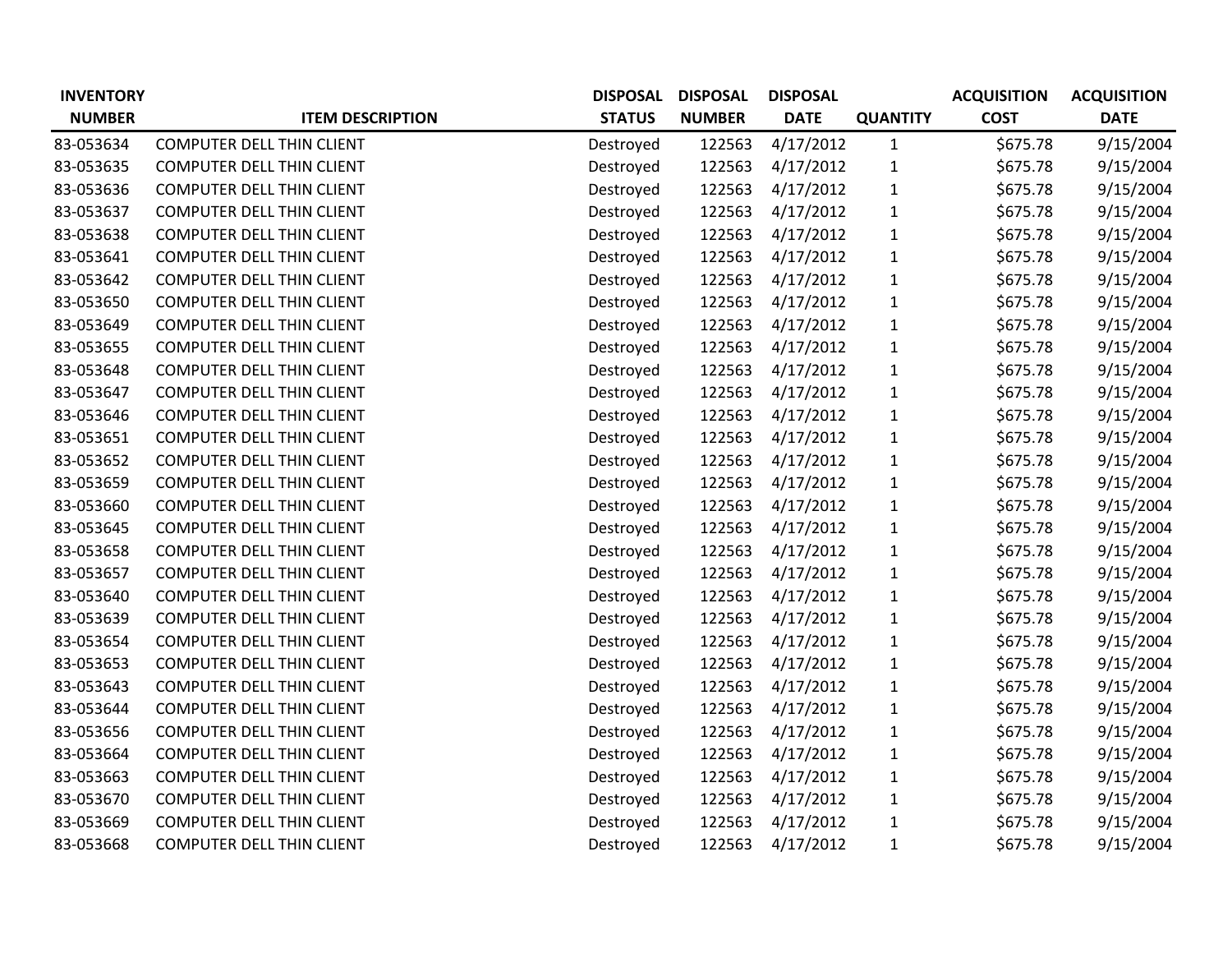| <b>INVENTORY</b> |                                       | <b>DISPOSAL</b> | <b>DISPOSAL</b> | <b>DISPOSAL</b> |                 | <b>ACQUISITION</b> | <b>ACQUISITION</b> |
|------------------|---------------------------------------|-----------------|-----------------|-----------------|-----------------|--------------------|--------------------|
| <b>NUMBER</b>    | <b>ITEM DESCRIPTION</b>               | <b>STATUS</b>   | <b>NUMBER</b>   | <b>DATE</b>     | <b>QUANTITY</b> | <b>COST</b>        | <b>DATE</b>        |
| 83-053672        | <b>DYE CUTTER</b>                     | Destroyed       | 122563          | 4/17/2012       | $\mathbf{1}$    | \$835.00           | 9/15/2004          |
| 83-053671        | <b>PRINTER</b>                        | Destroyed       | 122563          | 4/17/2012       | $\mathbf{1}$    | \$649.24           | 9/15/2004          |
| 83-053673        | <b>COMPUTER</b>                       | Destroyed       | 122563          | 4/17/2012       | $\mathbf{1}$    | \$2,086.18         | 9/15/2004          |
| 83-053674        | <b>PRINTER</b>                        | Destroyed       | 122563          | 4/17/2012       | $\mathbf{1}$    | \$899.00           | 9/15/2004          |
| 83-055271        | AIR CONDITIONER                       | Destroyed       | 122563          | 4/17/2012       | $\mathbf{1}$    | \$849.95           | 7/18/2005          |
| 83-055264        | CPU W / MONITOR                       | Destroyed       | 122563          | 4/17/2012       | $\mathbf{1}$    | \$1,731.50         | 7/20/2005          |
| 83-055262        | CPU W / MONITOR                       | Destroyed       | 122563          | 4/17/2012       | $\mathbf{1}$    | \$1,731.50         | 7/20/2005          |
| 83-047788        | ETHERNET SWITCH 2940                  | Destroyed       | 122563          | 4/17/2012       | $\mathbf{1}$    | \$596.00           | 9/8/2005           |
| 83-013796        | <b>GATEWAY LAPTOP COMPUTER</b>        | Destroyed       | 122563          | 4/17/2012       | $\mathbf{1}$    | \$1,361.00         | 9/8/2005           |
| 83-013798        | <b>GATEWAY LAPTOP COMPUTER</b>        | Destroyed       | 122563          | 4/17/2012       | $\mathbf{1}$    | \$1,361.00         | 9/8/2005           |
| 83-013802        | <b>GATEWAY LAPTOP COMPUTER</b>        | Destroyed       | 122563          | 4/17/2012       | 1               | \$1,361.00         | 9/8/2005           |
| 83-013803        | <b>GATEWAY LAPTOP COMPUTER</b>        | Destroyed       | 122563          | 4/17/2012       | $\mathbf{1}$    | \$1,361.00         | 9/8/2005           |
| 83-013804        | <b>GATEWAY LAPTOP COMPUTER</b>        | Destroyed       | 122563          | 4/17/2012       | $\mathbf{1}$    | \$1,361.00         | 9/8/2005           |
| 83-013805        | <b>GATEWAY LAPTOP COMPUTER</b>        | Destroyed       | 122563          | 4/17/2012       | $\mathbf{1}$    | \$1,361.00         | 9/8/2005           |
| 83-013806        | <b>GATEWAY LAPTOP COMPUTER</b>        | Destroyed       | 122563          | 4/17/2012       | $\mathbf{1}$    | \$1,361.00         | 9/8/2005           |
| 83-013838        | <b>GATEWAY LAPTOP COMPUTER</b>        | Destroyed       | 122563          | 4/17/2012       | 1               | \$1,361.00         | 9/8/2005           |
| 83-013602        | CPU DESK TOP GATEWAY PROFILE 5.5      | Destroyed       | 122563          | 4/17/2012       | $\mathbf{1}$    | \$1,363.00         | 4/21/2006          |
| 83-013601        | CPU DESK TOP GATEWAY PROFILE 5.5      | Destroyed       | 122563          | 4/17/2012       | $\mathbf{1}$    | \$1,363.00         | 4/21/2006          |
| 83-013616        | <b>GATEWAY PROFILE 5/5.5 COMPUTER</b> | Destroyed       | 122563          | 4/17/2012       | $\mathbf{1}$    | \$1,200.00         | 8/17/2006          |
| 83-053925        | <b>SCREEN PROJECTOR</b>               | Destroyed       | 122563          | 4/17/2012       | $\mathbf{1}$    | \$501.00           | 8/17/2006          |
| 83-055286        | TESTING COMPUTER DESK TOP             | Destroyed       | 122563          | 4/17/2012       | $\mathbf{1}$    | \$1,246.00         | 9/22/2006          |
| 83-055287        | <b>TESTING COMPUTER DESK TOP</b>      | Destroyed       | 122563          | 4/17/2012       | $\mathbf{1}$    | \$1,246.00         | 9/22/2006          |
| 83-053676        | <b>TABLE TOP LAMINATED</b>            | Destroyed       | 122563          | 4/17/2012       | $\mathbf{1}$    | \$683.64           | 10/17/2006         |
| 83-057681        | CPU DESKTOP GATEWAY PROFILE 6         | Destroyed       | 122563          | 4/17/2012       | $\mathbf{1}$    | \$1,360.23         | 12/5/2006          |
| 83-055366        | <b>GATEWAY DESK TOP COMPUTER</b>      | Destroyed       | 122563          | 4/17/2012       | $\mathbf{1}$    | \$1,179.67         | 9/27/2007          |
| 83-055369        | <b>GATEWAY DESK TOP COMPUTER</b>      | Destroyed       | 122563          | 4/17/2012       | $\mathbf{1}$    | \$1,179.67         | 9/27/2007          |
| 83-055333        | <b>GATEWAY LOPTOP COMPUTER M285E</b>  | Destroyed       | 122563          | 4/17/2012       | $\mathbf{1}$    | \$1,345.60         | 9/27/2007          |
| 83-055335        | <b>GATEWAY LOPTOP COMPUTER M285E</b>  | Destroyed       | 122563          | 4/17/2012       | $\mathbf{1}$    | \$1,345.60         | 9/27/2007          |
| 83-055339        | <b>GATEWAY LOPTOP COMPUTER M285E</b>  | Destroyed       | 122563          | 4/17/2012       | $\mathbf{1}$    | \$1,345.60         | 9/27/2007          |
| 83-055320        | UPS SMART POWER SUPPLY 1500VA TOWER   | Destroyed       | 122563          | 4/17/2012       | 1               | \$515.41           | 9/27/2007          |
| 83-055354        | LAPTOP / NOTE BOOK CART 16 BAY        | Destroyed       | 122563          | 4/17/2012       | $\mathbf{1}$    | \$1,649.00         | 9/27/2007          |
| 83-053695        | <b>COMPUTER DEST TOP MINITOWER</b>    | Destroyed       | 122563          | 4/17/2012       | 1               | \$1,169.80         | 11/6/2007          |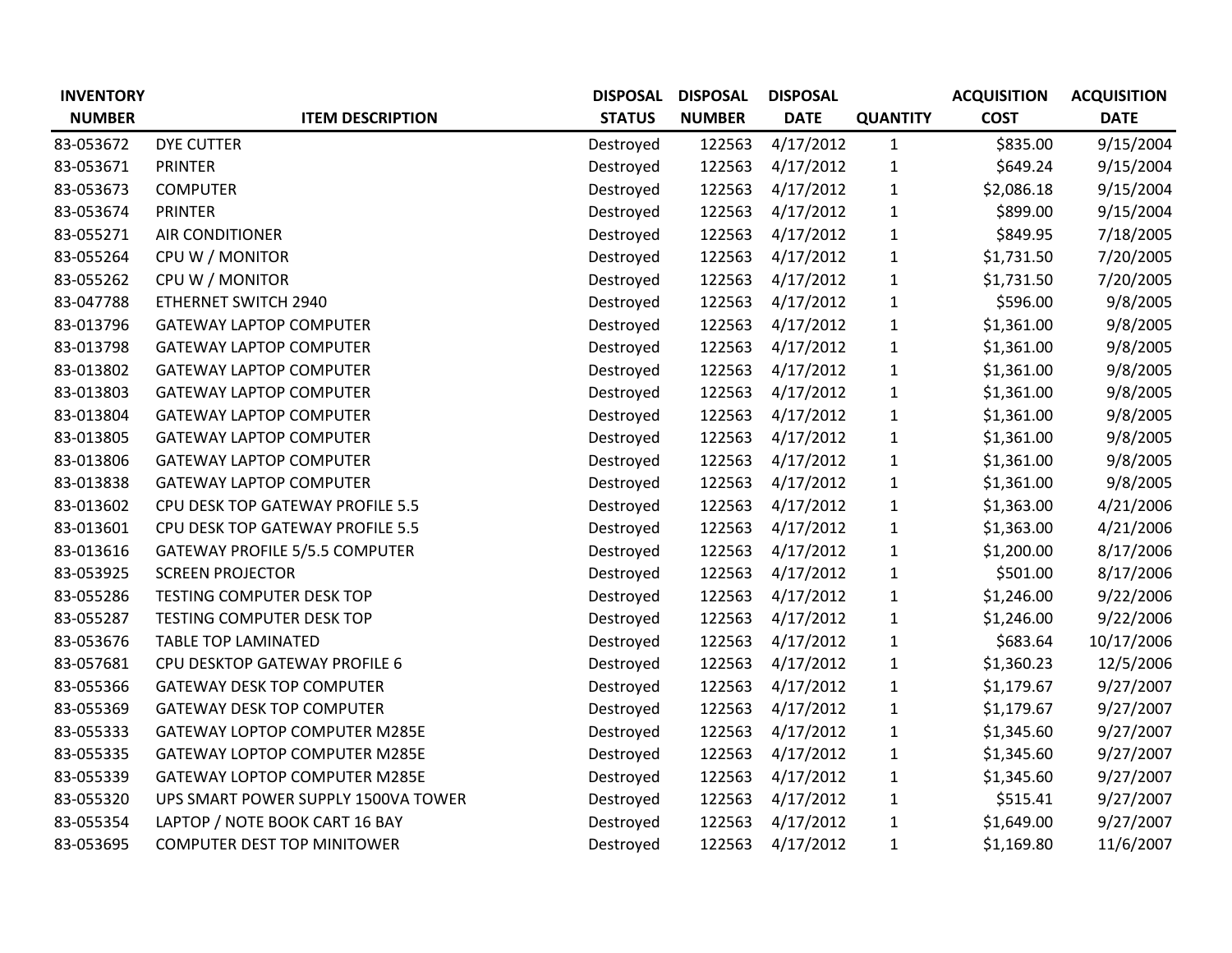| <b>INVENTORY</b> |                                    | <b>DISPOSAL</b> | <b>DISPOSAL</b> | <b>DISPOSAL</b> |                 | <b>ACQUISITION</b> | <b>ACQUISITION</b> |
|------------------|------------------------------------|-----------------|-----------------|-----------------|-----------------|--------------------|--------------------|
| <b>NUMBER</b>    | <b>ITEM DESCRIPTION</b>            | <b>STATUS</b>   | <b>NUMBER</b>   | <b>DATE</b>     | <b>QUANTITY</b> | <b>COST</b>        | <b>DATE</b>        |
| 83-053685        | <b>LAMINATOR</b>                   | Destroyed       | 122563          | 4/17/2012       | $\mathbf{1}$    | \$1,380.00         | 11/29/2007         |
| 83-048558        | <b>OVER HEAD PROJECTOR</b>         | Destroyed       | 122563          | 4/17/2012       | $\mathbf{1}$    | \$590.00           | 12/22/2008         |
| 83-048506        | <b>PROJECTOR</b>                   | Destroyed       | 122563          | 4/17/2012       | $\mathbf{1}$    | \$581.00           | 12/22/2008         |
| 83-048507        | <b>PROJECTOR</b>                   | Destroyed       | 122563          | 4/17/2012       | $\mathbf{1}$    | \$581.00           | 12/22/2008         |
| 83-048511        | <b>PROJECTOR</b>                   | Destroyed       | 122563          | 4/17/2012       | $\mathbf{1}$    | \$581.00           | 12/22/2008         |
| 83-055417        | LAP TOP COMPUTER                   | Destroyed       | 122563          | 4/17/2012       | $\mathbf{1}$    | \$1,310.00         | 12/22/2008         |
| 83-055411        | LAP TOP COMPUTER                   | Destroyed       | 122563          | 4/17/2012       | $\mathbf{1}$    | \$1,310.00         | 12/22/2008         |
| 83-055419        | LAP TOP COMPUTER                   | Destroyed       | 122563          | 4/17/2012       | $\mathbf{1}$    | \$1,310.00         | 12/22/2008         |
| 83-055414        | LAP TOP COMPUTER                   | Destroyed       | 122563          | 4/17/2012       | $\mathbf{1}$    | \$1,310.00         | 12/22/2008         |
| 83-053683        | <b>COMPUTER MINI TOWER</b>         | Destroyed       | 122563          | 4/17/2012       | $\mathbf{1}$    | \$1,143.40         | 12/22/2008         |
| 83-048566        | PROJECTOR HITACHI CP-X200          | Destroyed       | 122563          | 4/17/2012       | $\mathbf{1}$    | \$580.00           | 12/24/2008         |
| 83-048586        | <b>CPU GATEWAY PROFILE 6</b>       | Destroyed       | 122563          | 4/17/2012       | $\mathbf{1}$    | \$1,199.00         | 12/24/2008         |
| 83-048575        | CPU GATEWAY PROFILE 6              | Destroyed       | 122563          | 4/17/2012       | $\mathbf{1}$    | \$1,199.00         | 12/24/2008         |
| 83-048585        | <b>CPU GATEWAY PROFILE 6</b>       | Destroyed       | 122563          | 4/17/2012       | $\mathbf{1}$    | \$1,199.00         | 12/24/2008         |
| 83-048573        | <b>CPU GATEWAY PROFILE 6</b>       | Destroyed       | 122563          | 4/17/2012       | $\mathbf{1}$    | \$1,199.00         | 12/24/2008         |
| 83-048567        | CPU GATEWAY PROFILE 6              | Destroyed       | 122563          | 4/17/2012       | $\mathbf{1}$    | \$1,199.00         | 12/24/2008         |
| 83-055435        | CAMERA SURVEILLANCE SYSTEM         | Destroyed       | 122563          | 4/17/2012       | $\mathbf{1}$    | \$20,860.00        | 12/24/2008         |
| 83-048576        | <b>COMPUTER PROFILER 6 GATEWAY</b> | Destroyed       | 122563          | 4/17/2012       | $\mathbf{1}$    | \$1,199.00         | 5/13/2009          |
| 83-053678        | PROJECTOR INFOCUS                  | Destroyed       | 122563          | 4/17/2012       | $\mathbf{1}$    | \$581.00           | 5/13/2009          |
| 83-057775        | LAPTOP GATEWAY MPC 295 C           | Destroyed       | 122563          | 4/17/2012       | $\mathbf{1}$    | \$1,465.00         | 5/13/2009          |
| 83-058772        | LAPTOP GATEWAY MPC 295 C           | Destroyed       | 122563          | 4/17/2012       | $\mathbf{1}$    | \$1,465.00         | 5/13/2009          |
| 83-053701        | TABLE SAW DEWALT 10" PORTABLE      | Destroyed       | 122563          | 4/17/2012       | $\mathbf{1}$    | \$545.11           | 5/14/2009          |
| 83-055575        | HP DESKTOP COMPUTER dc5800         | Destroyed       | 122563          | 4/17/2012       | $\mathbf{1}$    | \$865.00           | 6/16/2009          |
| 83-055569        | HP DESKTOP COMPUTER dc5800         | Destroyed       | 122563          | 4/17/2012       | $\mathbf{1}$    | \$865.00           | 6/16/2009          |
| 83-055568        | HP DESKTOP COMPUTER dc5800         | Destroyed       | 122563          | 4/17/2012       | $\mathbf{1}$    | \$865.00           | 6/16/2009          |
| 83-055533        | HP LAPTOP COMPUTER 6730s           | Destroyed       | 122563          | 4/17/2012       | $\mathbf{1}$    | \$967.00           | 6/16/2009          |
| 83-055530        | HP LAPTOP COMPUTER 6730s           | Destroyed       | 122563          | 4/17/2012       | $\mathbf{1}$    | \$967.00           | 6/16/2009          |
| 83-055528        | HP LAPTOP COMPUTER 6730s           | Destroyed       | 122563          | 4/17/2012       | $\mathbf{1}$    | \$967.00           | 6/16/2009          |
| 83-055526        | HP LAPTOP COMPUTER 6730s           | Destroyed       | 122563          | 4/17/2012       | $\mathbf{1}$    | \$967.00           | 6/16/2009          |
| 83-055543        | HP LAPTOP COMPUTER 6730s           | Destroyed       | 122563          | 4/17/2012       | $\mathbf{1}$    | \$967.00           | 6/16/2009          |
| 83-055542        | HP LAPTOP COMPUTER 6730s           | Destroyed       | 122563          | 4/17/2012       | $\mathbf{1}$    | \$967.00           | 6/16/2009          |
| 83-055540        | HP LAPTOP COMPUTER 6730s           | Destroyed       | 122563          | 4/17/2012       | $\mathbf{1}$    | \$967.00           | 6/16/2009          |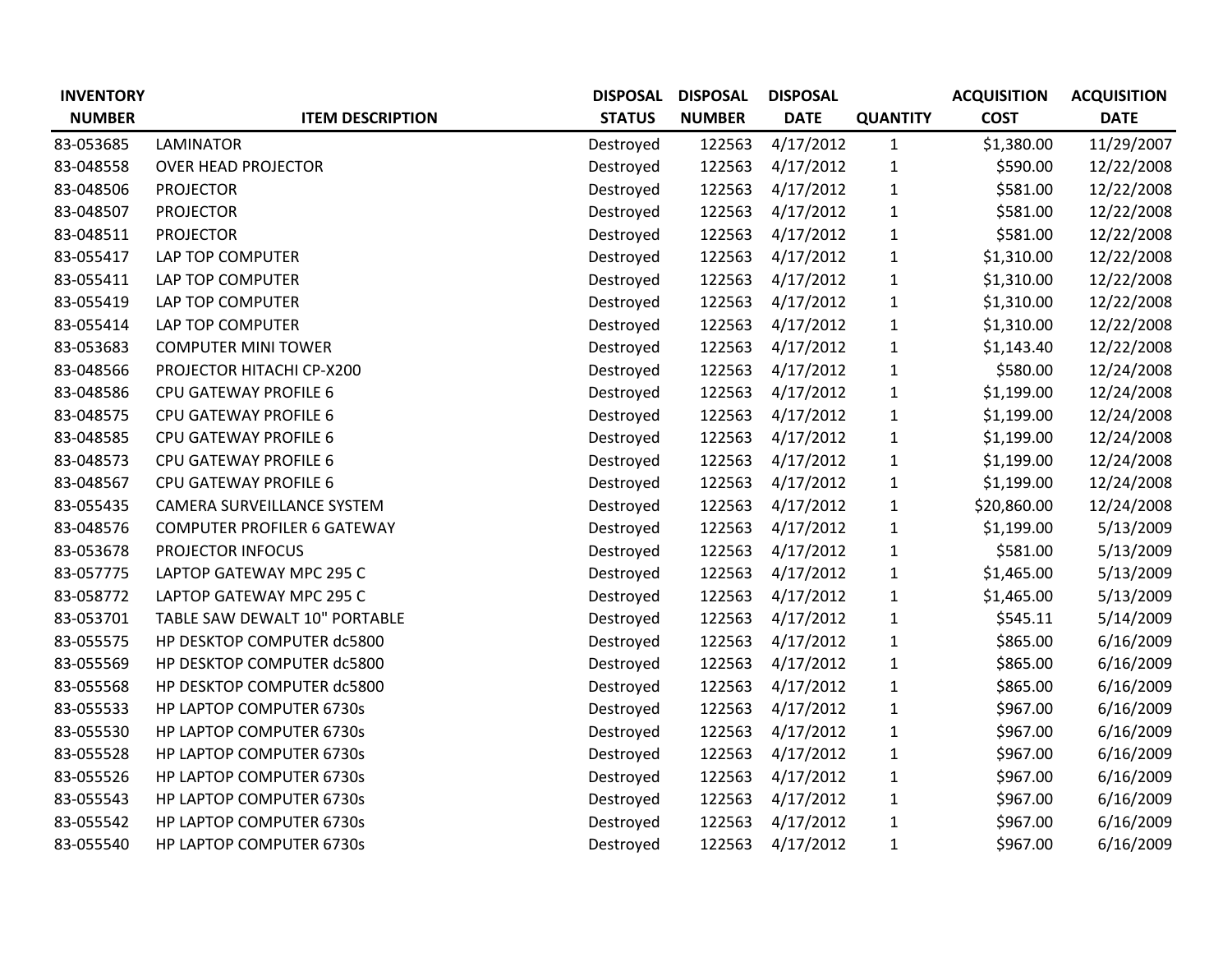| <b>INVENTORY</b> |                                       |               | DISPOSAL DISPOSAL | <b>DISPOSAL</b> |                 | <b>ACQUISITION</b> | <b>ACQUISITION</b> |  |  |
|------------------|---------------------------------------|---------------|-------------------|-----------------|-----------------|--------------------|--------------------|--|--|
| <b>NUMBER</b>    | <b>ITEM DESCRIPTION</b>               | <b>STATUS</b> | <b>NUMBER</b>     | <b>DATE</b>     | <b>QUANTITY</b> | <b>COST</b>        | <b>DATE</b>        |  |  |
| 83-055539        | HP LAPTOP COMPUTER 6730s              | Destroyed     | 122563            | 4/17/2012       | $\mathbf{1}$    | \$967.00           | 6/16/2009          |  |  |
| 83-053702        | DELL COMPUTER OPTIPLEX 76             | Destroyed     | 122563            | 4/17/2012       | $\mathbf{1}$    | \$974.16           | 7/31/2009          |  |  |
| 83-053751        | DVD BOX SET & RESOURCE GUIDES         | Destroyed     | 122563            | 4/17/2012       | $\mathbf{1}$    | \$2,396.80         | 7/31/2009          |  |  |
| 83-053710        | <b>BIKE - EXERCISER UPRIGHT XBR95</b> | Destroyed     | 122563            | 4/17/2012       | $\mathbf{1}$    | \$1,699.00         | 10/19/2009         |  |  |
| 83-053708        | BIKE RECUMBENT EXERCISER XBU75        | Destroyed     | 122563            | 4/17/2012       | $\mathbf{1}$    | \$1,599.00         | 10/19/2009         |  |  |
| 83-053707        | ELLIPTICAL EXERCISER XE700            | Destroyed     | 122563            | 4/17/2012       | $\mathbf{1}$    | \$2,099.00         | 10/19/2009         |  |  |
| 83-053709        | TREADMILL EXERCISER XTG7S             | Destroyed     | 122563            | 4/17/2012       | $\mathbf{1}$    | \$2,395.00         | 10/19/2009         |  |  |
| 83-055306        | <b>CONSOLE TANDBERG 1700 MXP</b>      | Destroyed     | 122563            | 4/17/2012       | $\mathbf{1}$    | \$5,857.00         | 12/14/2009         |  |  |
| 83-055304        | TELEVISION SHARP 32" COLOR            | Destroyed     | 122563            | 4/17/2012       | $\mathbf{1}$    | \$412.50           | 12/14/2009         |  |  |
| 83-055305        | <b>TELEVISION LG 42" COLOR</b>        | Destroyed     | 122563            | 4/17/2012       | $\mathbf{1}$    | \$825.00           | 12/14/2009         |  |  |
| 83-013650        | <b>WELDER WORK STATION</b>            | Destroyed     | 122563            | 4/17/2012       | $\mathbf{1}$    | \$5,960.00         | 12/17/2009         |  |  |
| 83-053686        | PROJECTOR SMART BOARD                 | Destroyed     | 122563            | 4/17/2012       | $\mathbf{1}$    | \$3,829.00         | 6/28/2010          |  |  |
| 83-053687        | <b>ELECTRICAL TRAINER</b>             | Destroyed     | 122563            | 4/17/2012       | $\mathbf{1}$    | \$5,314.00         | 6/29/2010          |  |  |
| 83-053697        | <b>CARPENTRY TRAINER</b>              | Destroyed     | 122563            | 4/17/2012       | $\mathbf{1}$    | \$5,114.00         | 6/29/2010          |  |  |
| 83-053712        | HP LAPTOP COMPUTER 4510s              | Destroyed     | 122563            | 4/17/2012       | $\mathbf{1}$    | \$1,100.00         | 9/9/2010           |  |  |
| 83-048633        | ROUTER CISCO 1242 AP'S                | Destroyed     | 122563            | 4/17/2012       | $\mathbf{1}$    | \$614.98           | 10/20/2011         |  |  |
| 83-048640        | ROUTER CISCO 1242 AP'S                | Destroyed     | 122563            | 4/17/2012       | $\mathbf{1}$    | \$614.98           | 10/20/2011         |  |  |
| 83-048637        | Power Supply APC Smart UPS            | Destroyed     | 122563            | 4/17/2012       | $\mathbf{1}$    | \$549.99           | 12/19/2011         |  |  |
| 83-047747        | <b>COMPUTER SERVER DELL</b>           | Destroyed     | 122748            | 5/1/2012        | $\mathbf{1}$    | \$1,561.07         | 11/10/2004         |  |  |
| 83-047771        | ETHERNET SWITCH 2940                  | Destroyed     | 122748            | 5/1/2012        | $\mathbf{1}$    | \$596.00           | 9/8/2005           |  |  |
| 83-047774        | ETHERNET SWITCH 2940                  | Destroyed     | 122748            | 5/1/2012        | $\mathbf{1}$    | \$596.00           | 9/8/2005           |  |  |
| 83-047780        | ETHERNET SWITCH 2940                  | Destroyed     | 122748            | 5/1/2012        | $\mathbf{1}$    | \$596.00           | 9/8/2005           |  |  |
| 83-047793        | ETHERNET SWITCH 2950                  | Destroyed     | 122748            | 5/1/2012        | $\mathbf{1}$    | \$1,314.81         | 9/8/2005           |  |  |
| 83-047795        | ETHERNET SWITCH 3550                  | Destroyed     | 122748            | 5/1/2012        | $\mathbf{1}$    | \$3,890.51         | 9/8/2005           |  |  |
| 83-048078        | SWITCH CISCO CATALYST 2060 8 PORTS    | Destroyed     | 122748            | 5/1/2012        | $\mathbf{1}$    | \$510.15           | 9/23/2010          |  |  |
| 83-054933        | HP COMPUTER SERVER PRO LIANT          | Destroyed     | 122748            | 5/1/2012        | $\mathbf{1}$    | \$1,870.00         | 1/6/2011           |  |  |
| 83-054936        | <b>UPS POWER SUPPLY</b>               | Destroyed     | 123482            | 6/21/2012       | $\mathbf{1}$    | \$760.00           | 3/24/2011          |  |  |
| <b>Totals</b>    | 322                                   |               |                   |                 |                 | \$382,506.46       |                    |  |  |
|                  | <b>FINANCE MOTOR POOL (99)</b>        |               |                   |                 |                 |                    |                    |  |  |
| 99-002405        | 2008 CHEVROLET IMPALA, FLEX FUEL      | Destroyed     | 122664            | 6/18/2012       | $\mathbf{1}$    | \$15,523.43        | 4/25/2008          |  |  |
| <b>Totals</b>    | $\mathbf{1}$                          |               |                   |                 |                 | \$15,523.43        |                    |  |  |